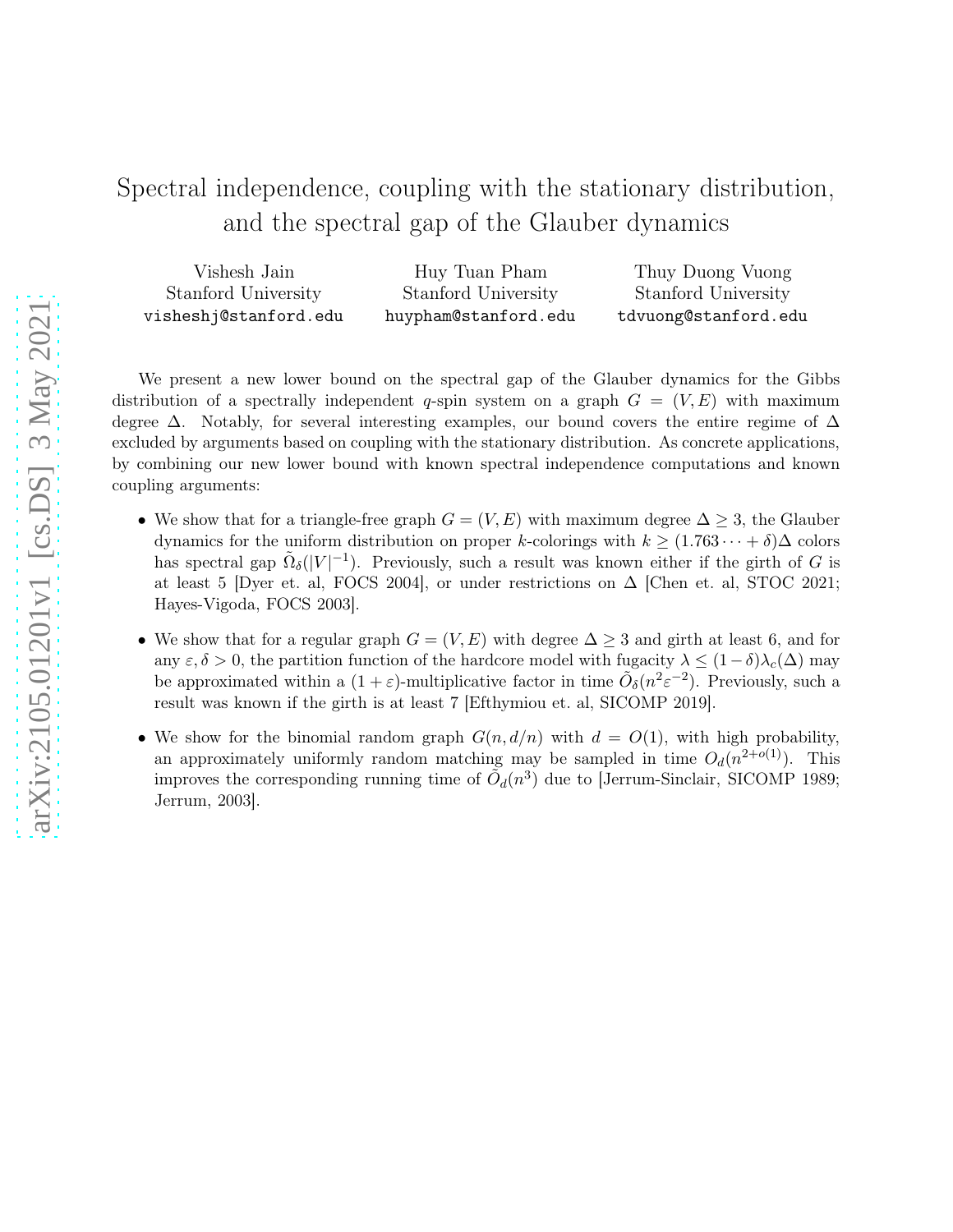## 1 Introduction

Consider an undirected graph  $G = (V, E)$  with vertices V and edges  $E \subseteq {V \choose 2}$  $\binom{V}{2}$ . Let  $q \geq 2$  be an integer and [q] denote the discrete interval  $\{1, \ldots, q\}$ . A q-spin system on the graph  $G = (V, E)$  is parameterized by an entry-wise non-negative symmetric matrix  $A \in \mathbb{R}_{\geq 0}^{q \times q}$  $\sum_{i=0}^{q \times q}$  (the 'interaction matrix') and an entry-wise positive vector  $h \in \mathbb{R}^q$  $\frac{q}{\geq 0}$  (the vector of 'external fields'). This definition includes many widely studied objects in statistical physics, theoretical computer science, and combinatorics. We list three examples, which will be revisited when we discuss applications of the main result of this article.

- Zero-temperature antiferromagnetic Potts model. Here,  $A = J_{q \times q} I_{q \times q}$ , where  $I_{q \times q}$  is the  $q \times q$  identity matrix and  $J_{q \times q}$  is the  $q \times q$  all-ones matrix, and  $h = \mathbb{1}_q$ , the q-dimensional all-ones vector. The Gibbs distribution corresponds to the uniform distribution on proper q-colorings of  $G = (V, E)$ .
- Hardcore model. Here,  $q = 2$  (it is conventional to identify [2] with  $\{0, 1\}$  in this case),  $h = \lambda \mathbb{1}_2$ , where  $\lambda > 0$  is known as the 'fugacity' and  $\mathbb{1}_2$  is the 2-dimensional all-ones vector, and

$$
A = \begin{bmatrix} 1 & 1 \\ 1 & 0 \end{bmatrix}
$$

The Gibbs distribution corresponds to a distribution over independent sets of  $G = (V, E)$ where the probability of an independent set I is proportional to  $\lambda^{|I|}$ .

• Monomer-dimer model. For a graph  $G = (V, E)$ , recall that the line graph  $L(G) = (E, \widehat{E})$  is a graph with vertices E and for  $e \neq e' \in E$ , an edge  $\{e, e'\} \in E$  if and only if  $e, e'$  share a vertex in G. The monomer-dimer model on  $G = (V, E)$  with parameter  $\lambda > 0$  refers to the hardcore model on  $L(G)$  with fugacity  $\lambda$ . The Gibbs distribution is the distribution on matchings of G where the probability of a matching M is proportional to  $\lambda^{|M|}$ .

A configuration of the spin system is an assignment of spins to vertices, i.e. an element  $\sigma \in [q]^V$ . The Gibbs distribution  $\mu = \mu_{G,A,h}$  is a probability distribution on  $[q]^V$  defined, for  $\sigma \in [q]^V$ , by

$$
\mu(\sigma) = \frac{1}{Z_G(A, h)} \prod_{\{u, v\} \in E} A(\sigma_u, \sigma_v) \prod_{v \in V} h(\sigma_v),
$$

where the normalizing constant

$$
Z_G(A, h) = \sum_{\sigma \in [q]^V} \prod_{\{u, v\} \in E} A(\sigma_u, \sigma_v) \prod_{v \in V} h(\sigma_v)
$$

is known as the partition function.

Sampling from the Gibbs distribution and approximating the partition function are fundamental computational tasks [\[Jer03,](#page-18-0)[LP17\]](#page-18-1). The Markov Chain Monte Carlo (MCMC) paradigm (cf. [\[AF02,](#page-16-0) [Jer03,](#page-18-0)[LP17,](#page-18-1)[SJ89\]](#page-18-2)) provides perhaps the most versatile and powerful approach to these very general problems and has been the subject of intense study in the past four decades. A particularly simple and popular Markov chain for sampling from the Gibbs distribution of a  $q$ -spin system on a graph  $G = (V, E)$  is the *(single site) Glauber dynamics (or Gibbs sampling)*, defined as follows: starting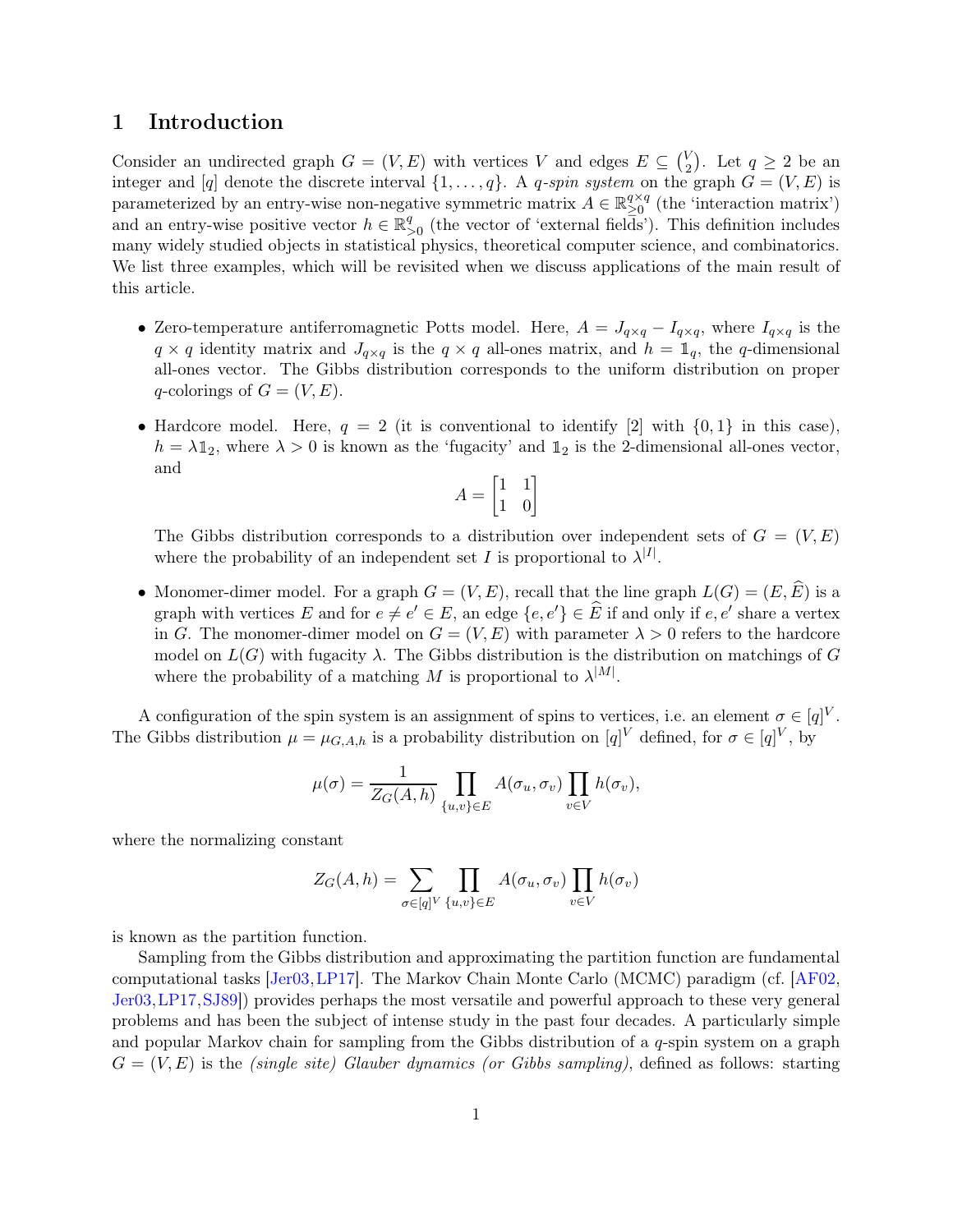from a (possibly random) initial configuration  $X_0 \in [q]^V$ , for each integer  $t \geq 1$ , the configuration  $X_t$  is generated from  $X_{t-1}$  as follows: let v be a uniformly chosen element of V and let Q be sampled from the distribution

$$
\mu[\sigma_v = \cdot \mid \sigma_w = (X_{t-1})(w) \,\,\forall w \neq v].
$$

Then, set  $X_t(w) = X_{t-1}(w)$  for all  $w \neq v$  and  $X_t(v) = Q$ .

Let  $P_{\mu}$  denote the transition matrix of the Glauber dynamics. It is readily seen that  $P_{\mu}$  is reversible with respect to  $\mu$  i.e. for all  $\sigma, \sigma' \in [q]^V$ ,

$$
\mu(\sigma)P_{\mu}(\sigma,\sigma') = \mu(\sigma')P_{\mu}(\sigma',\sigma).
$$

In particular,  $\mu$  is a stationary distribution for  $P_{\mu}$ . Assuming further that  $P_{\mu}$  is irreducible (this will be readily satisfied in all our applications),  $\mu$  is the unique stationary distribution for  $P_{\mu}$ . Since  $P_{\mu}$  is trivially aperiodic, it follows (cf. [\[LP17\]](#page-18-1)) that in this case, for any distribution on the starting configuration  $X_0$ ,

$$
\limsup_{t \to \infty} ||P^t_\mu(X_0, \cdot) - \mu||_{\text{TV}} = 0,
$$

where  $\|\cdot - \cdot\|_{TV}$  denotes the total variation distance between probability distributions.

For algorithmic applications, we are interested in the rate at which  $||P^t_\mu(X_0, \cdot) - \mu||_{TV}$  decays to 0. In the worst-case scenario, this is captured by the *mixing time*. Concretely, for an ergodic transition matrix P on a finite state space S with stationary distribution  $\mu$ , and for  $\varepsilon \in (0,1)$ , the  $\varepsilon$ -mixing time is defined as

$$
\tau_{\text{mix}}(\varepsilon) = \max_{\sigma \in \mathcal{S}} \min\{t \ge 0 : ||P^t(\sigma, \cdot) - \mu||_{\text{TV}} \le \varepsilon\}.
$$

The term mixing time commonly refers to  $\tau_{\text{mix}}(1/4)$ .

The previous definition considers the worst-case starting state. If the initial state  $X_0$  is distributed according to the probability distribution  $\pi_0$  on S, we have the more refined quantity

$$
\tau_{\text{mix}}(\varepsilon, \pi_0) = \min\{t \ge 0 : ||P^t(\pi_0, \cdot) - \mu||_{\text{TV}} \le \varepsilon\}.
$$

Classical methods for bounding the mixing time include the method of canonical paths ([\[JS89\]](#page-18-3)) and the coupling method (cf. [\[LP17\]](#page-18-1)). The past few years have witnessed the emergence of an attractive method for bounding the mixing time, based on local-to-global arguments for highdimensional expanders  $\vert$ ALOG20, [DK17,](#page-17-1) [KO18,](#page-18-4) [AL20,](#page-16-1) Opp18. Of direct relevance to us is the work of Anari, Liu, and Oveis Gharan [\[ALOG20\]](#page-17-0), who introduced the notion of *spectral independence* (see [Section 2.2](#page-7-0) for an introduction) as a way of proving that the Glauber dynamics mixes rapidly. This notion, introduced in [\[ALOG20\]](#page-17-0) for Boolean spin systems, was further developed in the works [\[FGYZ21,](#page-17-2) [CGŠV21\]](#page-17-3). We defer a precise definition to [Definition 2.3](#page-8-0) in [Section 2.2,](#page-7-0) but the upshot is the following:

• Many interesting spin systems, such as the hardcore model below critical fugacity ([\[ALOG20\]](#page-17-0)), proper colorings of triangle free graphs of maximum degree  $\Delta$  with  $(1.763.. + \delta)\Delta$  colors  $(FGYZ21, CGSV21]$ , and antiferromagnetic 2-spin systems on bounded degree graphs in the tree uniqueness regime (with some gap,  $[CLV20b, CLV20a]$  $[CLV20b, CLV20a]$ ) are  $(C, \eta)$ -spectrally independent with  $C = O(1)$  and  $\eta \in [0, 1)$ , possibly close to 1 inverse polynomially in q or the maximum degree ∆.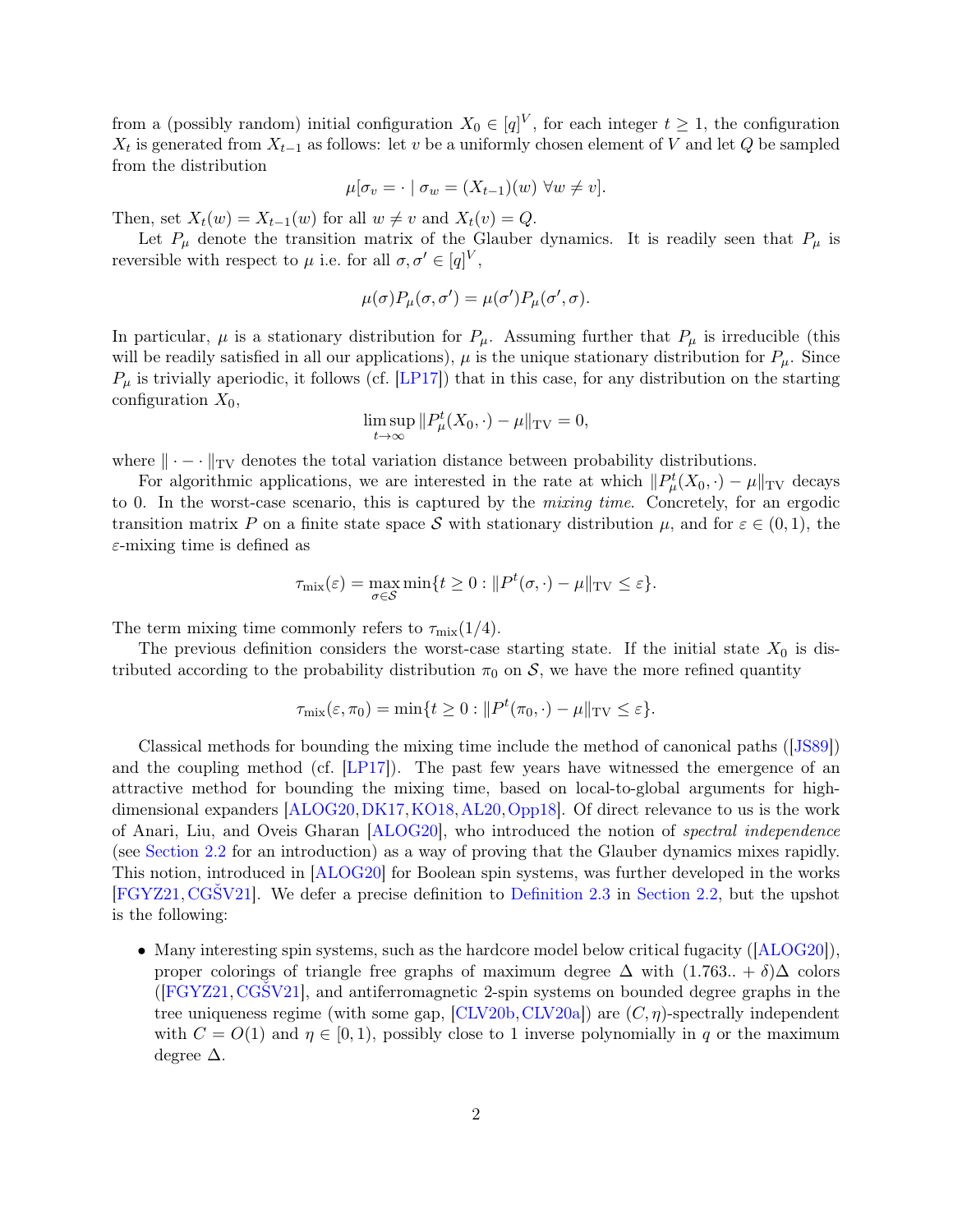• ([\[ALOG20\]](#page-17-0), extended by [\[FGYZ21,](#page-17-2) CGSV21]; see also [Theorem 2.5](#page-8-1) below) For a  $(C, \eta)$ spectrally independent q-spin system on a graph  $G = (V, E)$ , the Glauber dynamics mixes in time

$$
O(|V|^{2+2C} \cdot (1-\eta)^{-2-2C} \cdot \log q).
$$

While this approach was successful in providing the first polynomial time approximate sampling algorithms for many interesting models, the drawback is that the parameter  $C$  can be quite a large constant; for instance, in the case of proper colorings of triangle free graphs of maximum degree  $\Delta$ with  $(1.763.. + \delta)\Delta$  colors, the best known bound [\[FGYZ21,](#page-17-2) CGSV21] is  $C = O(1/\delta)$ , which leads to a mixing time of the form

$$
O\left(|V|^{O(1/\delta)}\right).
$$

In the case of q-spin systems on graphs  $G = (V, E)$  of maximum degree at most  $\Delta$  and for which the marginals of the Gibbs distribution are lower bounded by  $b > 0$  (even under conditioning on an arbitrary proper subset of the spins), a remarkable recent paper of Chen, Liu, and Vigoda [\[CLV20a\]](#page-17-5) showed that the mixing time of the Glauber dynamics is

$$
O\left(n\log n \cdot \left(\frac{\Delta}{b}\right)^{O\left(\frac{C}{b^2}\right)}\right),\,
$$

which was improved in a very recent work  $[BCC^+21]$  to

$$
O\left(n\log n \cdot \left(\frac{\Delta}{b}\right)^{O\left(1+\frac{C}{b}\right)}\right).
$$

For q-spin systems where  $\Delta$ ,  $q$ ,  $b^{-1} = O(1)$  (these conditions are guaranteed by boundedness of  $\Delta$ , q as well as of the entries of the interaction matrix and external field), the dependence on  $n$  is optimal [\[HS05\]](#page-17-7). However, the running time grows quite rapidly with the parameters  $\Delta, q, b^{-1}$  – for instance, in the case of properly coloring triangle free graphs of maximum degree  $\Delta$  with  $(1.763 \cdots + \delta)\Delta$ colors, the running time is of the form

$$
O\left(n\log n\cdot \Delta^{O(\delta^{-1}\cdot \Delta)}\right).
$$

It was asked in [\[CLV20a,](#page-17-5) Section 8] whether the dependence of the running time on the maximum degree and the spectral independence parameters can be improved. This is the focus of the present work.

#### 1.1 Our results

Our results are best stated in terms of the *spectral gap* of the Glauber dynamics. Let  $\mu$  denote the Gibbs distribution of a q-spin system on  $G = (V, E)$  and let P denote the transition matrix of the Glauber dynamics on the state space  $S = [q]^V$ . Since P is reversible with respect to  $\mu$ , all the eigenvalues of  $P$  are real. Let us denote these eigenvalues by

$$
1 = \lambda_1 \geq \lambda_2 \geq \cdots \geq \lambda_{|\mathcal{S}|} \geq -1
$$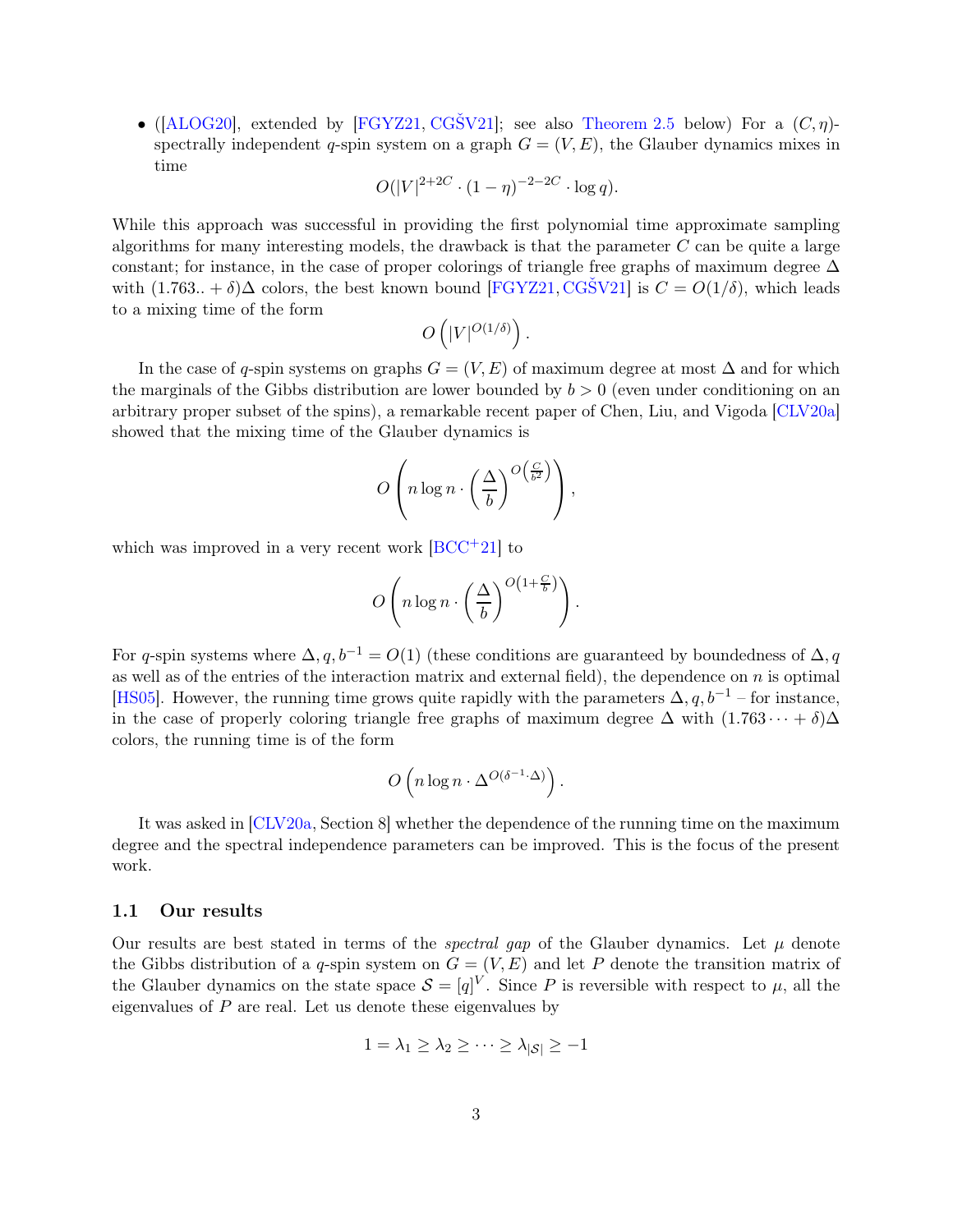The (absolute) spectral gap of  $P$  is defined by

$$
\lambda_* = 1 - \max\{|\lambda_2|, |\lambda_{|\mathcal{S}|}|\}
$$

and the relaxation time is defined by

$$
\tau_{\rm rel} = \frac{1}{\gamma_*}.
$$

The following relations between the  $\varepsilon$ -mixing time and the relaxation time for a reversible, ergodic transition matrix P is well-known (cf. [\[LP17,](#page-18-1) Equation 12.8, Theorem 12.5]): for all  $\varepsilon \in (0,1)$  and for all probability distributions  $\pi_0$  on S

<span id="page-4-2"></span>
$$
\tau_{\text{mix}}(\varepsilon, \pi_0) \le \tau_{\text{rel}} \log \left( \frac{1}{\varepsilon} \cdot \max_{x \in \mathcal{S}} \frac{\pi_0(x)}{\mu(x)} \right). \tag{1.1}
$$

In particular,

$$
\tau_{\text{mix}}(\varepsilon) \le \tau_{\text{rel}} \log \left( \frac{1}{\varepsilon} \cdot \frac{1}{\min_{x \in \mathcal{S}} \mu(x)} \right). \tag{1.2}
$$

We also have a bound in the other direction:

<span id="page-4-1"></span>
$$
\tau_{\text{mix}}(\varepsilon) \ge (\tau_{\text{rel}} - 1) \log \left( \frac{1}{2\varepsilon} \right). \tag{1.3}
$$

<span id="page-4-0"></span>Our main technical result is the following.

**Theorem 1.1.** *Consider a graph*  $G = (V, E)$  *of maximum degree*  $\Delta$ *. Let*  $C \geq 0$  *and*  $\eta \in [0, 1)$ *. Suppose that*  $\mu$  *is a*  $(C, \eta)$ *-spectrally independent distribution on*  $[q]^V$  *and that*  $50[2C]\Delta \leq n$ *. Then, the Glauber dynamics for* µ *has spectral gap at least*

$$
c_{1.1} \frac{(1-\eta)^{1+2C}}{(25\Delta \lceil 2C \rceil)^{5 \cdot \lceil 2C \rceil}} \cdot \frac{1}{|V|},
$$

*where*  $c_{1,1} > 0$  $c_{1,1} > 0$  $c_{1,1} > 0$  *is a universal constant.* 

*Remark.* This theorem essentially replaces the denominator  $|V|^{O(C)}$  appearing in [Theorem 2.5](#page-8-1) of  $[ALOG20, FGYZ21, CG\text{\r{S}}V21]$  $[ALOG20, FGYZ21, CG\text{\r{S}}V21]$  $[ALOG20, FGYZ21, CG\text{\r{S}}V21]$  $[ALOG20, FGYZ21, CG\text{\r{S}}V21]$  by the potentially much smaller  $\Delta^{O(C)}$ . Compared to the results in [\[CLV20a\]](#page-17-5), the above theorem has the advantage of not requiring any lower bound on the marginals and moreover, has a dependence of  $\Delta^{O(C)}$  as opposed to the worse dependence of  $\Delta^{O(C\cdot\Delta)}$ . On the other hand, we are only able to provide a bound on the spectral gap, whereas [\[CLV20a\]](#page-17-5) provide such bounds even for the modified log-Sobolev constant, which leads to better dependence on  $n$  for the mixing time starting from a worst-case initial state.

At this point, the improvement in [Theorem 1.1](#page-4-0) appears fairly technical, and the reader may rightly wonder if there are any serious applications. The power of [Theorem 1.1](#page-4-0) is most apparent when used in combination with well-known coupling arguments. The high-level idea is the following: consider a q-spin system on a graph  $G = (V, E)$  with maximum degree  $\Delta$ . Then, [Theorem 1.1](#page-4-0) allows us to obtain essentially the correct spectral gap provided that  $\Delta = n^{o(1/C)} = n^{o(1)}$ , assuming that  $C = O(1)$ . On the other hand, in many interesting cases, coupling arguments based on 'local uniformity' (cf. [\[HV06,](#page-17-8)[HV03,](#page-17-9) [Hay13,](#page-17-10)[LM06,](#page-18-6)[DFHV04\]](#page-17-11)) suffice to handle the case when  $\Delta$  is at least polylogarithmic in *n*. Taken together, these arguments cover the entire range of  $\Delta$ . Note that,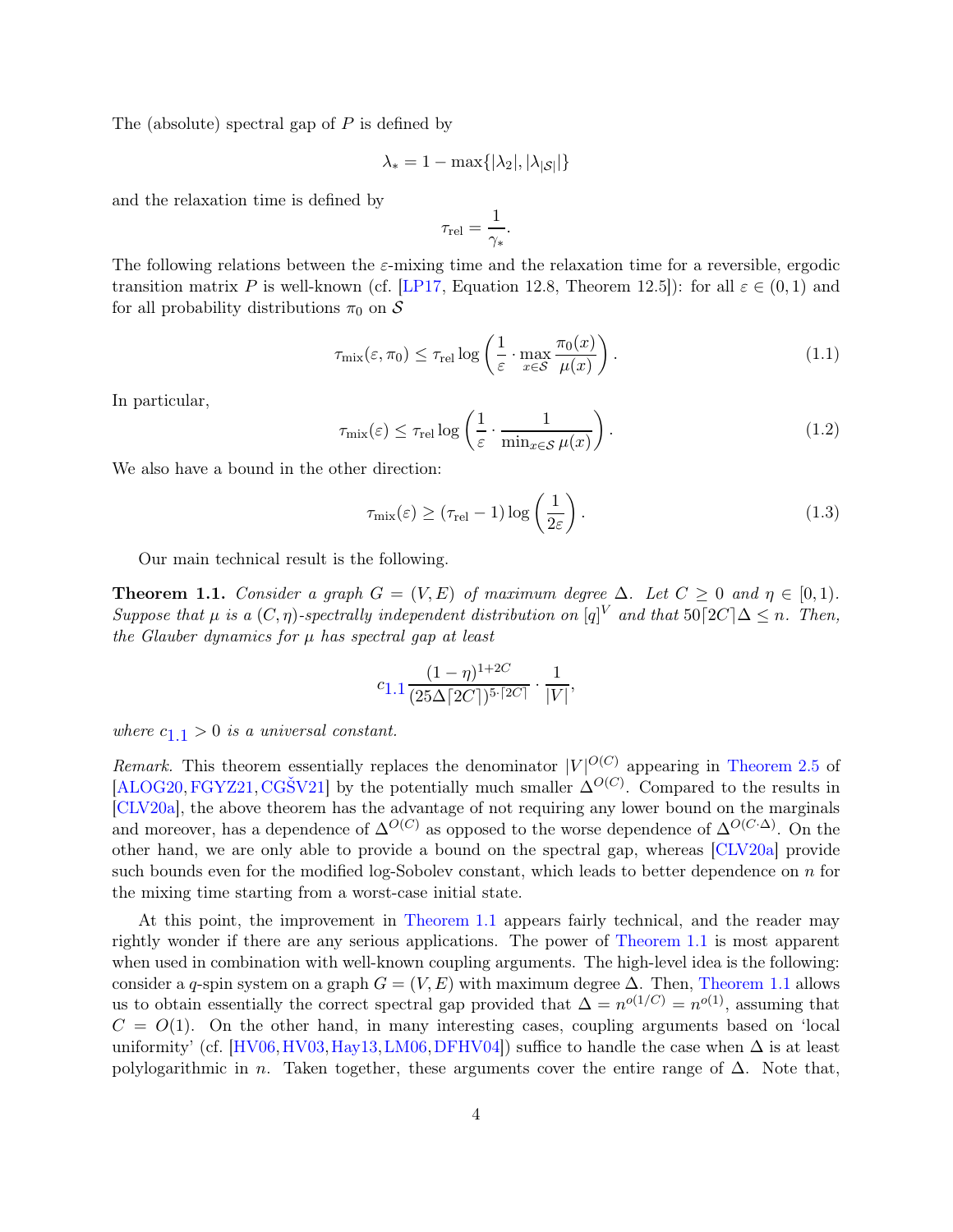for such an argument to work, the dependence of the form  $O(\Delta^{O(C\cdot\Delta)})$  obtained in [\[BCC](#page-17-6)+21] is insufficient since it only works up to  $\Delta = o(\log n / \log \log n)$ , thereby leaving a gap in the regime for ∆.

As a concrete illustration of this general idea, by combining [Theorem 1.1](#page-4-0) with known spectral independence calculations [\[FGYZ21,](#page-17-2) [CGŠV21\]](#page-17-3), together with a coupling argument of Hayes and Vigoda [\[HV06\]](#page-17-8), we obtain the following.

<span id="page-5-0"></span>**Theorem 1.2.** Let  $\alpha^* = 1.763...$  denote the unique solution to the equation  $x = \exp(1/x)$ . Let  $G = (V, E)$  be a triangle-free graph of maximum degree at most  $\Delta$ . Let  $|V| = n$ . Then, for every  $\Delta$  ≥ 3*, for every*  $\delta$  > 0*, and for every*  $k$  ≥  $(1 + \delta)\alpha^*\Delta$ *, the Glauber dynamics for the uniform distribution on proper* k*-colorings has spectral gap at least*

$$
\tilde{\Omega}_\delta\left(\frac{1}{n}\right),
$$

where  $\tilde{\Omega}$  *conceals a factor of*  $e^{O((\log \log n)^2)}$ .

*Remark.* From this spectral gap, one can immediately deduce that the mixing time of the Glauber dynamics is  $\tilde{O}_\delta(n^2)$  from an arbitrary initialization and  $\tilde{O}_\delta(n)$  from a "warm start" i.e. the ratio of the distribution of  $X_0$  and the Gibbs distribution is polynomially bounded. We note that in previous work [\[DFHV04\]](#page-17-11), an optimal bound of  $O_\delta(n \log n)$  on the mixing time from an arbitrary initialization was obtained if the girth is at least 5 and if  $\Delta$  is sufficiently large.

As was mentioned in the remark following [Theorem 1.1,](#page-4-0) bounding the modified log-Sobolev constant, as in [\[CLV20a\]](#page-17-5), leads to running times from worst-case initializations that are out of the reach of analyses based only on the spectral gap. For instance, even an essentially optimal spectral gap bound of  $\tilde{\Omega}_{\delta}(n^{-1})$  in [Theorem 1.2](#page-5-0) leads to the sub-optimal mixing time of  $\tilde{O}_{\delta}(n^2)$  from a worstcase initialization. Nonetheless, for applications to *approximate counting*, where one requires many samples, nearly all of which are from a "warm-start", this gain of a factor of n from bounding the modified log-Sobolev constant often disappears (see [\[ŠVV09\]](#page-18-7)).

As an application of this, we consider the problem of approximating the partition function on a  $\Delta$ -regular graph at fugacity  $\lambda \leq (1 - \delta)\lambda_c(\Delta)$ , where

$$
\lambda_c(\Delta) = \frac{(\Delta - 1)^{\Delta - 1}}{(\Delta - 2)^{\Delta}}
$$

is the critical point for the uniqueness/non-uniqueness phase transition on the  $\Delta$ -regular tree. By using [Theorem 1.1](#page-4-0) with known spectral independence calculations [\[CLV20b\]](#page-17-4), together with a coupling argument of Hayes and Vigoda [\[HV06\]](#page-17-8), we are able to quickly recover a (slightly more general version of a) result of Efthymiou et al. [\[EHS](#page-17-12)+19], which had been obtained by using a rather involved and lengthy local-uniformity argument.

<span id="page-5-1"></span>**Theorem 1.3.** Let  $G = (V, E)$  be a  $\Delta$ -regular graph with  $\Delta \geq 3$  and with girth  $\geq 6$ , let  $\delta > 0$ , and *let*  $\lambda \leq (1 - \delta) \lambda_c(\Delta)$ . Let  $Z_{G,\lambda}$  denote the partition function of the hardcore distribution on G with *fugacity*  $\lambda$ *. Let*  $|V| = n$ *. Then the mixing time of the Glauber dynamics for the hardcore distribution at fugacity* λ *from a warm start is*

$$
\tilde{O}_{\delta}\left( n\right) .
$$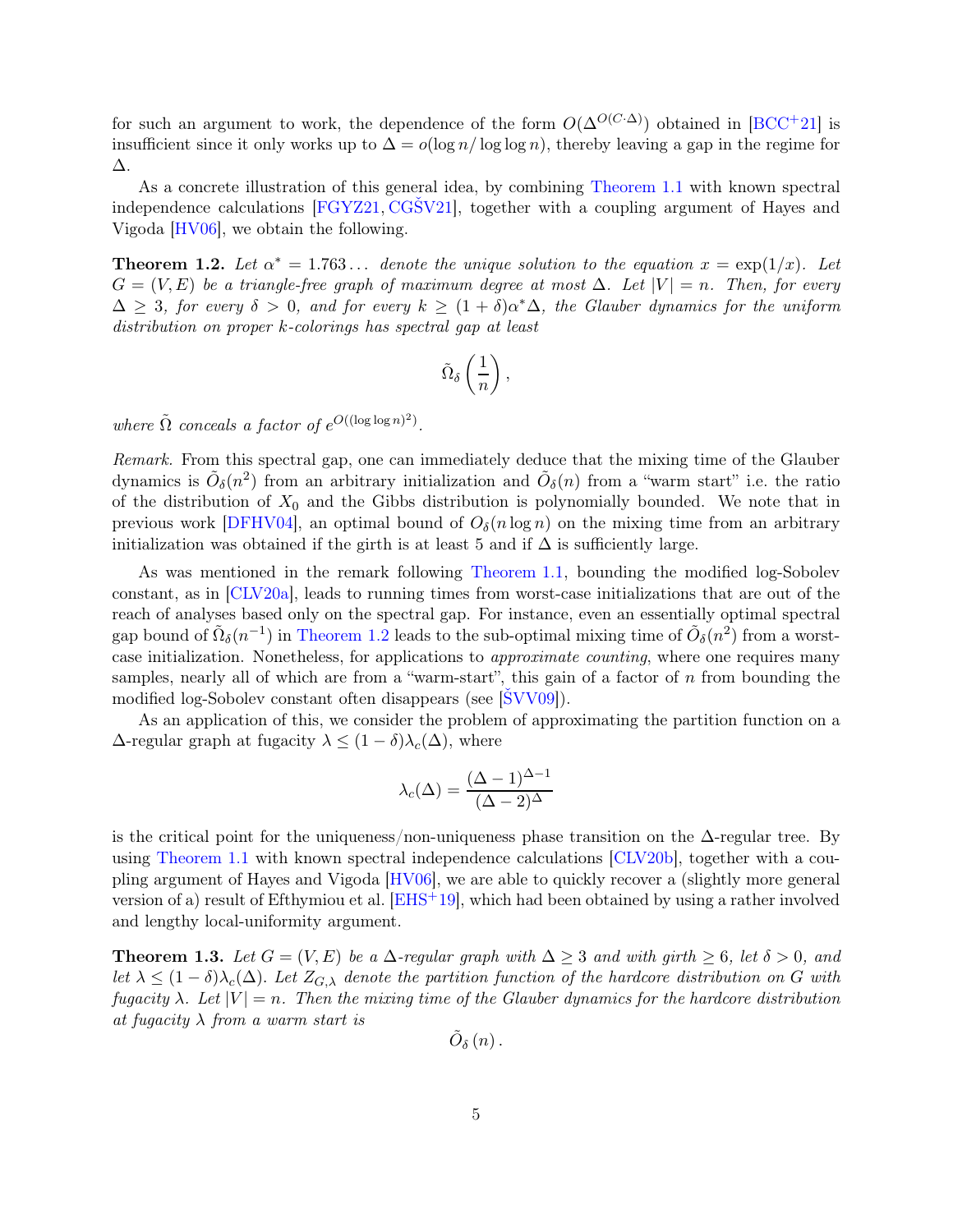*Moreover, there exists an algorithm which, given*  $\varepsilon > 0$ , *outputs (with constant probability) a*  $(1+\varepsilon)$ *multiplicative approximation of*  $Z_{G,\lambda}$  *in time* 

$$
\tilde{O}_{\delta}(n^2 \text{ poly}(1/\varepsilon)).
$$

*Here, the tilde conceals a factor of*  $e^{O((\log \log n)^2)}$ .

*Remark.* The restriction to  $\Delta$ -regular graphs (as opposed to graphs of maximum degree  $\Delta$ ) in the above theorem is due to the black-box invocation of a result of Hayes and Vigoda [\[HV06\]](#page-17-8) and can be likely removed by more careful analysis. The running time  $\tilde{O}_{\delta}(n^2 \text{ poly}(1/\varepsilon))$  matches the dependence in n obtained in  $[EHS+19]$  (for the slightly more restrictive lower bound of 7 on the girth and for sufficiently large  $\Delta$ ) although note that for obtaining a single sample, their work gives the optimal running time  $\tilde{O}_{\delta}(n)$  from an arbitrary initialization.

Finally, we note that, even in the absence of an accompanying result in the high maximumdegree regime and even for spectral independence parameters which grow with  $n$ , [Theorem 1.1](#page-4-0) leads to results that may be of interest, for instance, in the study of algorithms on constant averagedegree Erdős-Rényi graphs (which have maximum degree  $\Theta(\log n / \log \log n)$ ). As an example, by combining known spectral independence calculations [\[CLV20a\]](#page-17-5) with [Theorem 1.1,](#page-4-0) we can deduce the following.

<span id="page-6-0"></span>**Theorem 1.4.** Let  $G = (V, E)$  be a graph with maximum degree  $\Delta$ . Let  $|V| = n$  and  $|E| = m$ . If  $\Delta = o((\log n)^2/(\log \log n)^2)$ , then the Glauber dynamics for the monomer-dimer model with fugacity  $\lambda = 1$  (*i.e. the uniform distribution on matchings*) mixes in time  $O(n^{1+o(1)}m)$  from an arbitrary *initial configuration and*  $O(m^{1+o(1)})$  *from a warm-start.* 

*Remark.* For a general graph  $G = (V, E)$ , the best-known mixing time bound is  $\tilde{O}(n^2m)$  due to Jerrum and Sinclair [\[JS89\]](#page-18-3), refined in [\[Jer03\]](#page-18-0). On the other hand, [\[CLV20a,](#page-17-5) Theorem 1.5] along with the improvement in [\[BCC](#page-17-6)+21] gives the optimal mixing time  $O(m^{1+o(1)})$  for graphs with maximum degree  $\Delta = O((\log n)^{2/3-o(1)})$ . Note that this latter degree bound excludes the case of constant average-degree Erdős-Rényi graphs.

#### 1.2 Concluding remarks and future directions

We have provided a new lower bound on the spectral gap of the Glauber dynamics for spectrally independent spin systems, which is substantially better than existing bounds [\[ALOG20,](#page-17-0)[FGYZ21,](#page-17-2) [CGŠV21,](#page-17-3)[CLV20a\]](#page-17-5) for many interesting parameter regimes. Notably, in the case of well-studied spin systems such as uniform k-colorings of triangle-free graphs and the hardcore model on high girth graphs, where coupling methods have succeeded in analysing the high-degree regime, our bound covers the entire regime outside the scope of the coupling method. In particular, this obviates the need for technical and involved local-uniformity based analyses (at least if one is willing to pay an additional factor of  $n$  in the worst-case mixing time), which anyway have introduced additional slack in various girth conditions  $([DFHV04, EHS<sup>+</sup>19])$  $([DFHV04, EHS<sup>+</sup>19])$  $([DFHV04, EHS<sup>+</sup>19])$  $([DFHV04, EHS<sup>+</sup>19])$  $([DFHV04, EHS<sup>+</sup>19])$ .

A natural direction for future work is therefore to (i) bound the spectral independence of the Gibbs distribution in scenarios where coupling methods have succeeded in the high-degree regime, most notably, for the problem of uniformly sampling  $k$ -colorings on graphs under girth constraints ([\[DFHV04,](#page-17-11)[HV03,](#page-17-9)[LM06\]](#page-18-6)), and (ii) devise (coupling-based) arguments in the high-degree regime for models where spectral independence is known, most notably the hardcore model, even on trianglefree graphs.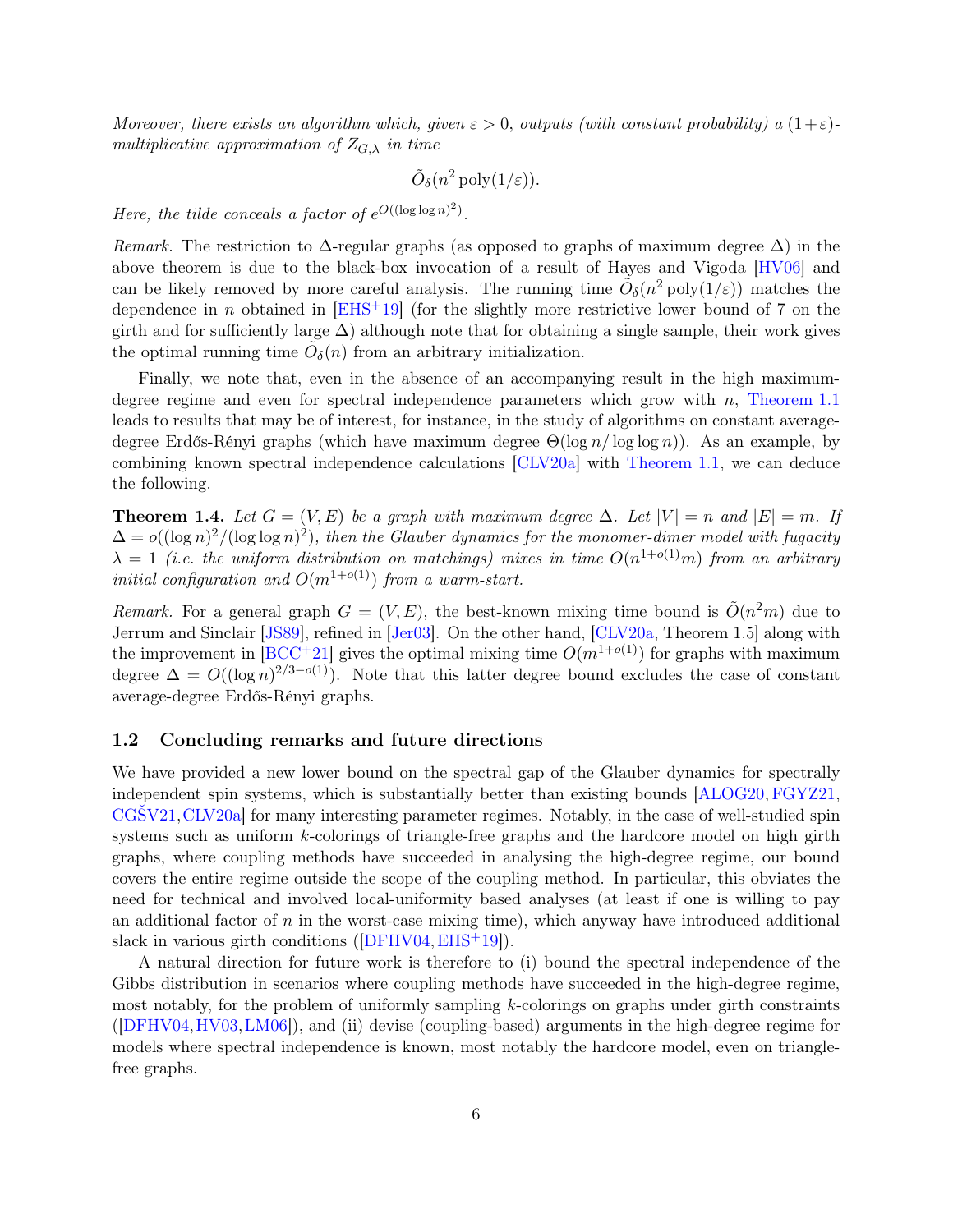# 2 Preliminaries

## 2.1 Down-up random walk

As in recent works (cf. [\[CLV20a,](#page-17-5) [ALOG20,](#page-17-0) [CLV20b,](#page-17-4) [CGŠV21,](#page-17-3) [FGYZ21\]](#page-17-2)) we will find it helpful to view the Glauber dynamics as a 'local' walk on a certain weighted simplicial complex. To this end, we record the following definition.

**Definition 2.1** (Down-Up Random Walk). Let  $0 \leq \ell \leq k \leq n$  be integers. For a density  $\mu$ :  $\binom{[n]}{k}$  $\mathbb{R}^{[n]}_{k}$   $\rightarrow \mathbb{R}_{\geq 0}$ , we define the  $k \leftrightarrow \ell$  down-up random walk as the sequence of random sets  $S_0, S_1, \ldots$ generated by the following algorithm:

1 for  $t = 0, 1, ...$  do

- 2 Select  $T_t$  uniformly at random from subsets of size  $\ell$  of  $S_t$ .;
- 3 Select  $S_{t+1}$  with probability  $\propto \mu(S_{t+1})$  from supersets of size k of  $T_t$ .

In particular, the Glauber dynamics for the Gibbs distribution of a  $q$ -spin system on a graph  $G = (V, E)$  with  $|V| = n$  may be viewed as the  $n \leftrightarrow (n-1)$  down-up walk with respect to the distribution  $\mu': \binom{V \times [q]}{n} \to \mathbb{R}_{\geq 0}$  defined as follows. Fix an enumeration  $v_1, \ldots, v_n$  of V. The distribution  $\mu'$  is supported on the *n*-element sets  $\{(v_1, c_1), \ldots, (v_n, c_n)\}\$ , with  $c_1, \ldots, c_n \in [q]$ , and

$$
\mu'(\{(v_1,c_1),\ldots,(v_n,c_n)\}) = \mu(\sigma),
$$

where  $\sigma = (c_1, \ldots, c_n) \in [q]^V$  and  $\mu$  denotes the Gibbs distribution of the q-spin system.

### <span id="page-7-0"></span>2.2 Spectral independence

In this subsection, we record the notion of spectral independence, formalized by [\[ALOG20\]](#page-17-0) in the Boolean setting and further developed in subsequent works [\[FGYZ21,](#page-17-2) CGSV21, [CLV20a\]](#page-17-5).

Consider a q-spin system on the graph  $G = (V, E)$  with Gibbs distribution  $\mu$ . A configuration  $\sigma \in [q]^V$  is said to be feasible with respect to  $\mu$  if  $\mu(\sigma) > 0$  i.e. if  $\sigma$  lies in the support of the measure  $\mu$ . We will use  $\Omega(\mu)$  (or simply  $\Omega$ , when  $\mu$  is clear from context) to denote the set of all feasible configurations with respect to  $\mu$ . Furthermore, for  $\Lambda \subseteq V$ , let  $\mu_{\Lambda}$  denote the measure on  $[q]^{\Lambda}$  induced by the Gibbs distribution  $\mu$  and let

$$
\Omega_{\Lambda} = \bigg\{\tau \in [q]^{\Lambda} : \mu_{\Lambda}(\tau) > 0\bigg\},\,
$$

i.e.  $\Omega_{\Lambda}$  denotes the collection of all feasible (partial) configurations on  $\Lambda$ . For lightness of notation, we will denote  $\Omega_{\{v\}}$  simply by  $\Omega_v$ . Observe that  $\Omega_V = \Omega$ .

For any subset  $\Lambda \subseteq V$  and 'boundary condition'  $\tau \in \Omega_{\Lambda}$ , we will consider the conditional distribution  $\mu_S^{\tau}(\cdot) = \mu(\cdot \mid \sigma_{\Lambda} = \tau)$  over configurations on  $S = V \setminus \Lambda$ , and we shall write  $\Omega_U^{\tau}$  for the set of feasible (partial) configurations on  $U \subseteq S$  under this conditional measure.

**Definition 2.2** (Influence Matrix). Given  $\Lambda \subsetneq V$  and  $\tau \in \Omega_{\Lambda}$ , let

$$
\tilde{V}_{\tau} = \left\{ (u, i) : u \in V \setminus \Lambda, i \in \Omega_u^{\tau} \right\}
$$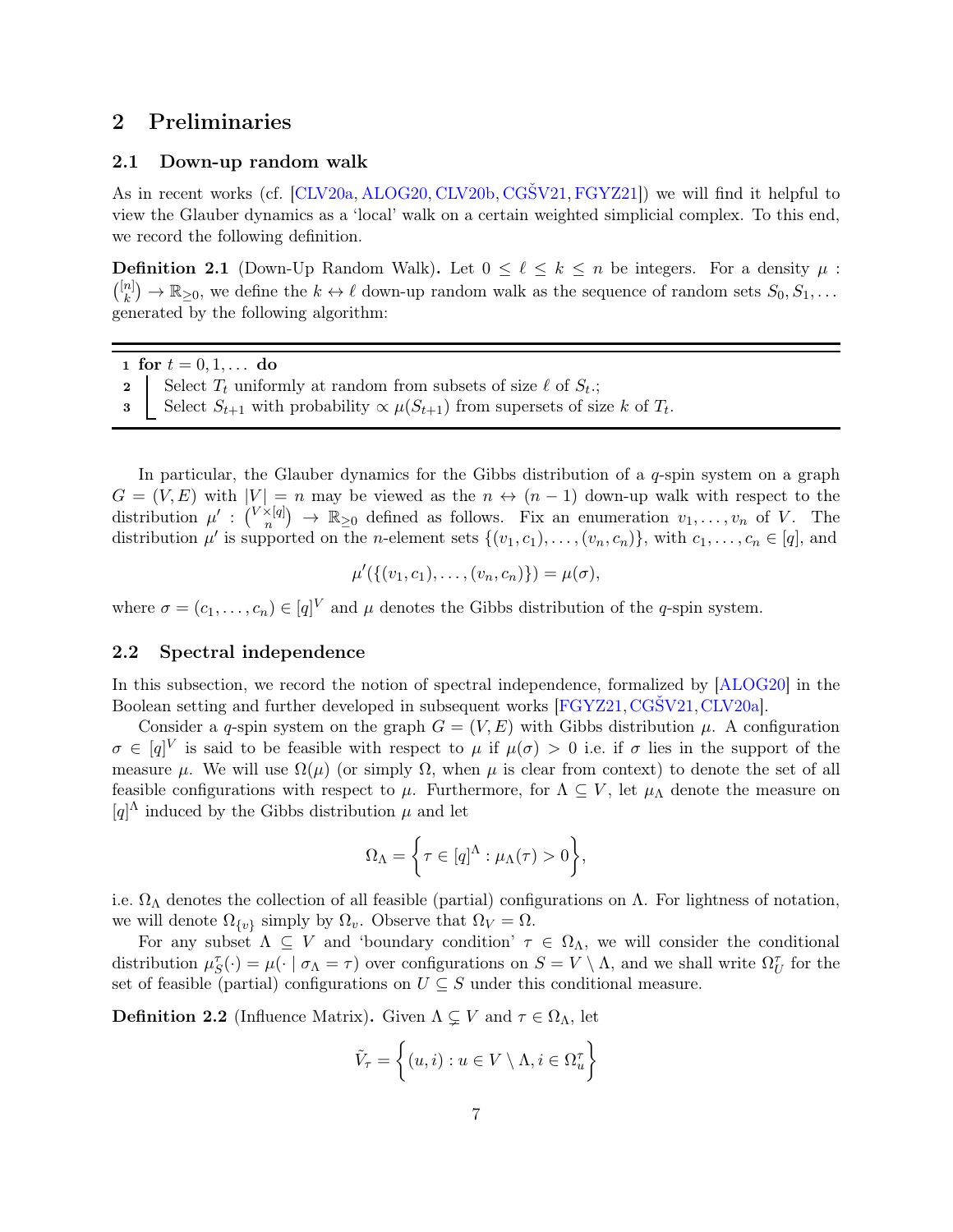For every  $(u, i), (v, j) \in \tilde{V}_{\tau}$  with  $u \neq v$ , we define the (pairwise) influence of  $(u, i)$  on  $(v, j)$ , conditioned on  $\tau$ , by

$$
\Psi^{\tau}_{\mu}((u,i),(v,j)) = \mu(\sigma_v = j \mid \sigma_u = i, \sigma_{\Lambda} = \tau) - \mu(\sigma_v = j \mid \sigma_{\Lambda} = \tau)
$$

We also set  $\Psi_{\mu}^{\tau}((v,j),(v,j)) = 0$  for all  $(v,i),(v,j) \in \tilde{V}_{\tau}$ . We call  $\Psi_{\mu}^{\tau}$  the (pairwise) influence matrix conditioned on  $\tau$ .

<span id="page-8-0"></span>**Definition 2.3** (Spectral Independence). Let  $|V| = n$ . For parameters  $\eta_0 \geq 0, \ldots, \eta_{n-2} \geq 0$ , we say that a distribution  $\mu$  over  $[q]^V$  is  $(\eta_0, \eta_1, \dots, \eta_{n-2})$ -spectrally independent if for every  $\Lambda \subseteq V$ with  $|\Lambda| \leq n-2$  and for every  $\tau \in \Omega_{\Lambda}$ , the largest eigenvalue  $\lambda_{\max}(\Psi_{\mu}^{\tau})$  of the influence matrix  $\Psi_{\mu}^{\tau}$ satisfies  $\lambda_{\max}(\Psi_{\mu}^{\tau}) \leq \eta_{|\Lambda|}$ .

In many applications, such as the ones considered in this article, we can work with the following version of spectral independence requiring fewer parameters.

**Definition 2.4** ((C,  $\eta$ ) spectral independence). Let  $C \ge 0$  and  $0 \le \eta < 1$ . We say that a distribution  $\mu$  over  $[q]^{V}$  is  $(C, \eta)$ -spectrally independent if for every  $\Lambda \subseteq V$  with  $k := |\Lambda| \leq |V| - 2$  and for every  $\tau \in \Omega_\Lambda$ , the largest eigenvalue  $\lambda_{\max}(\Psi_\mu^\tau)$  of the influence matrix  $\Psi_\mu^\tau$  satisfies

$$
\lambda_{\max}(\Psi^{\tau}_{\mu}) \leq \min \bigg\{ C, \eta(n-k-1) \bigg\}.
$$

In other words,  $\mu$  is  $(\eta_0, \ldots, \eta_{n-2})$ -spectrally independent with  $\eta_i \leq \min\{C, \eta(n-i-1)\}.$ 

The choice of the parameterization in the previous definition is explained by the following result of [\[ALOG20\]](#page-17-0), which lower bounds the spectral gap of the down-up walk with respect to a distribution in terms of the spectral independence of the distribution.

<span id="page-8-1"></span>**Theorem 2.5** ( $[ALOG20$ , Theorem 1.3,  $[FGYZ21]$ , Theorem 3.2.]. cf.  $[CGSV21]$ , Theorem 6.]. *Consider an*  $(\eta_0, \ldots, \eta_{|V|-2})$ -spectrally independent distribution  $\mu$  on  $[q]^V$ . Then, the spectral gap of *the*  $|V| \leftrightarrow (|V| - 1)$  *down-up random walk is at least* 

$$
\frac{1}{|V|} \prod_{i=0}^{|V|-2} \left(1 - \frac{\eta_i}{n-i-1}\right).
$$

*In particular, if*  $\mu$  *is*  $(C, \eta)$ *-spectrally independent for*  $C \geq 0$  *and*  $\eta \in [0, 1)$ *, then the spectral gap of the*  $|V| \leftrightarrow (|V| - 1)$  *down-up random walk is at least* 

$$
\frac{(1-\eta)^{2+2C}}{|V|^{2C}} \cdot \frac{1}{|V|}
$$

# 3 Spectral gap of the Glauber dynamics via spectral independence

Let  $G = G(V, E)$  be a graph of maximum degree  $\Delta$ , and  $\mu$  be the Gibbs distribution of some q-spin system on G. Suppose further that  $\mu$  is  $(C, \eta)$ -spectrally independent for some  $C \geq 0$  and  $\eta \in [0, 1)$ . In this section, we show how to prove [Theorem 1.1,](#page-4-0) which improves the lower bound of [Theorem 2.5](#page-8-1) so that, essentially, the dependence on  $|V|$  in the denominator is replaced by similar dependence on ∆.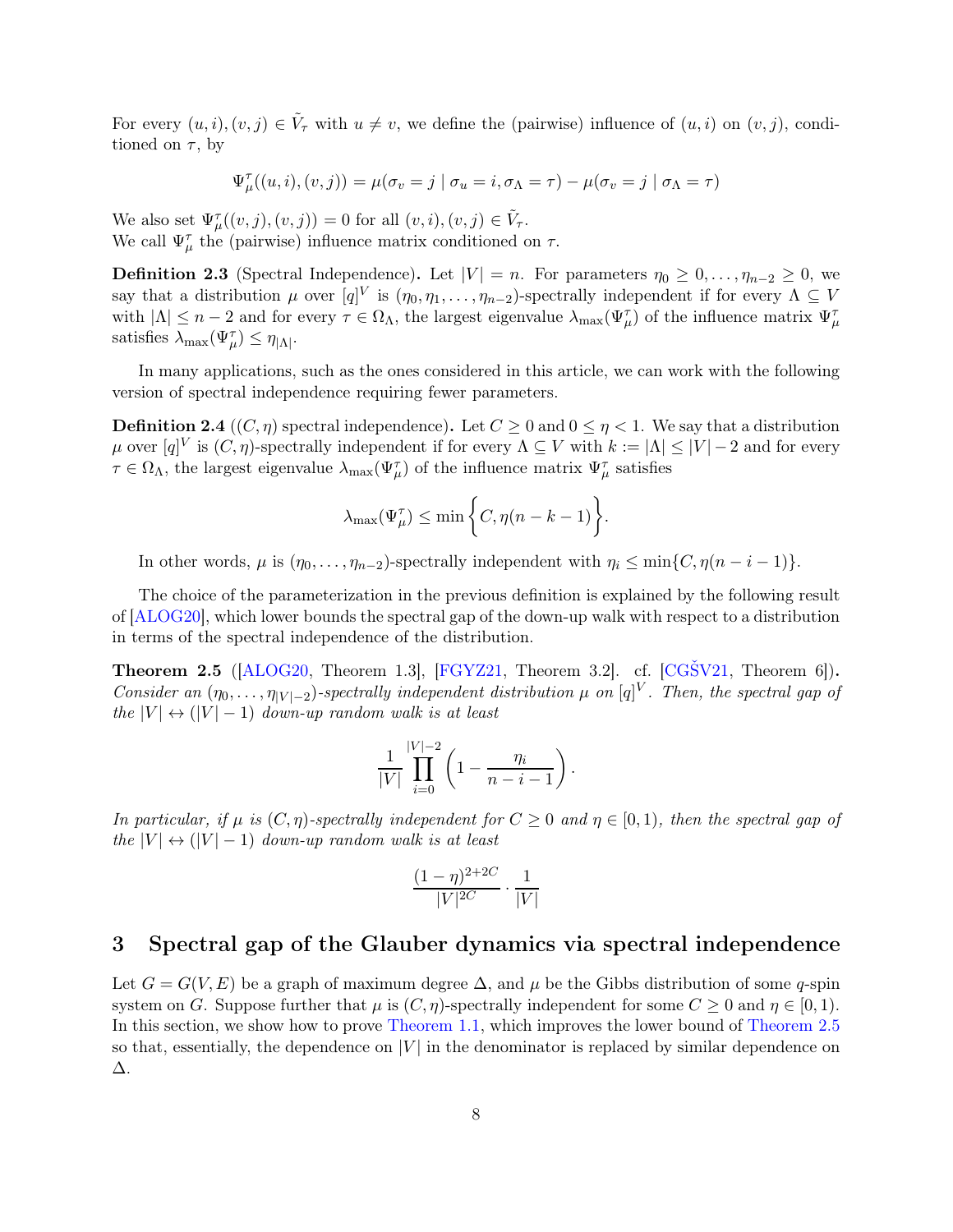Our proof broadly follows the proof of the variance analog of [\[CLV20a,](#page-17-5) Theorem 1.9] (see [\[CLV20a,](#page-17-5) Appendix A]). The key difference is the incorporation of [Theorem 2.5](#page-8-1) as an 'initial estimate' on the spectral gap, which is then improved by using the general machinery of block factorization of the variance, and the comparison of  $\ell$ -uniform block factorization of the variance with 1-uniform block factorization of the variance – using this 'initial estimate' dispenses with the need to assume a lower bound on the (conditional) marginal distributions, as well as leads to the crucial quantitative improvement of the spectral gap underpinning all our applications.

The proof requires a few intermediate steps and is presented at the end of this section.

#### 3.1 Block factorization of variance

Recall the notation  $\Omega$  and  $\Omega_{\Lambda}$  for  $\Lambda \subseteq V$ . For each  $f: \Omega \to \mathbb{R}_{\geq 0}$ ,  $S \subseteq V$ ,  $\tau \in \Omega_{V \setminus S}$ , define  $\text{Var}_{S}^{\tau}(f)$ to be the variance of f, viewed as a function on  $[q]^S$ , with respect to the measure  $\mu_S^{\tau}(\cdot)$ . Further, define

$$
\text{Var}_S(f) = \mathbb{E}[\text{Var}_S^{\tau}(f)],
$$

where the expectation is over the choice of  $\tau$ , sampled according to the distribution  $\mu_{V \setminus S}$  on  $[q]^{V \setminus S}$ . As before, we will denote  $Var_{\{v\}}(f)$  simply by  $Var_v(f)$ .

Definition 3.1 (Approximate tensorization and block factorization of variance). We say that the distribution  $\mu$  on  $[q]^{V}$  satisfies approximate tensorization of variance, with constant C, if for all  $f : \Omega \to \mathbb{R}_{\geq 0},$ 

$$
\text{Var}(f) \le C \sum_{v \in V} \mu[\text{Var}_v(f)].
$$

More generally, for  $1 \leq \ell \leq n$ , we say that  $\mu$  satisfies  $\ell$ -uniform block factorization of variance, with constant C, if for all  $f : \Omega \to \mathbb{R}_{\geq 0}$ ,

$$
\frac{\ell}{n} \text{Var}(f) \le \frac{C}{\binom{n}{\ell}} \sum_{S \in \binom{V}{\ell}} \mu[\text{Var}_S(f)].\tag{3.1}
$$

The following assertion, which follows by writing the transition matrix of the Glauber dynamics as the average of the matrices for updating the value at each vertex, provides an immediate connection between approximate tensorization of variance and the spectral gap.

<span id="page-9-0"></span>Fact 3.2 (cf.  $\text{[CLV20a, Fact A.3]}$ ). *A distribution*  $\mu$  *on*  $[q]^V$  *satisfies approximate tensorization of variance with constant* C *if and only if the spectral gap of the Glauber dynamics for*  $\mu$  *is at least* 1  $\frac{1}{C|V|}$ .

#### 3.2 Block factorization of variance for spectrally independent distributions

In order to prove [Theorem 1.1,](#page-4-0) it suffices to prove the corresponding result for approximate tensorization of variance. Following [\[CLV20a\]](#page-17-5), we will do this in two steps. First, we will show that a  $(C, \eta)$ -spectrally independent distribution satisfies  $\ell$ -uniform block factorization with constant  $C_{\text{BF}}$ , for  $\ell = \theta n$  (where  $\theta$  is a suitable constant depending on C) and  $C_{BF} \leq (2/\theta)^{[2C]}$ . In the next subsection, we will show how to translate such a bound on the  $\ell$ -uniform block factorization to a bound on the approximate tensorization of variance. Compared to [\[CLV20a\]](#page-17-5), the crucial difference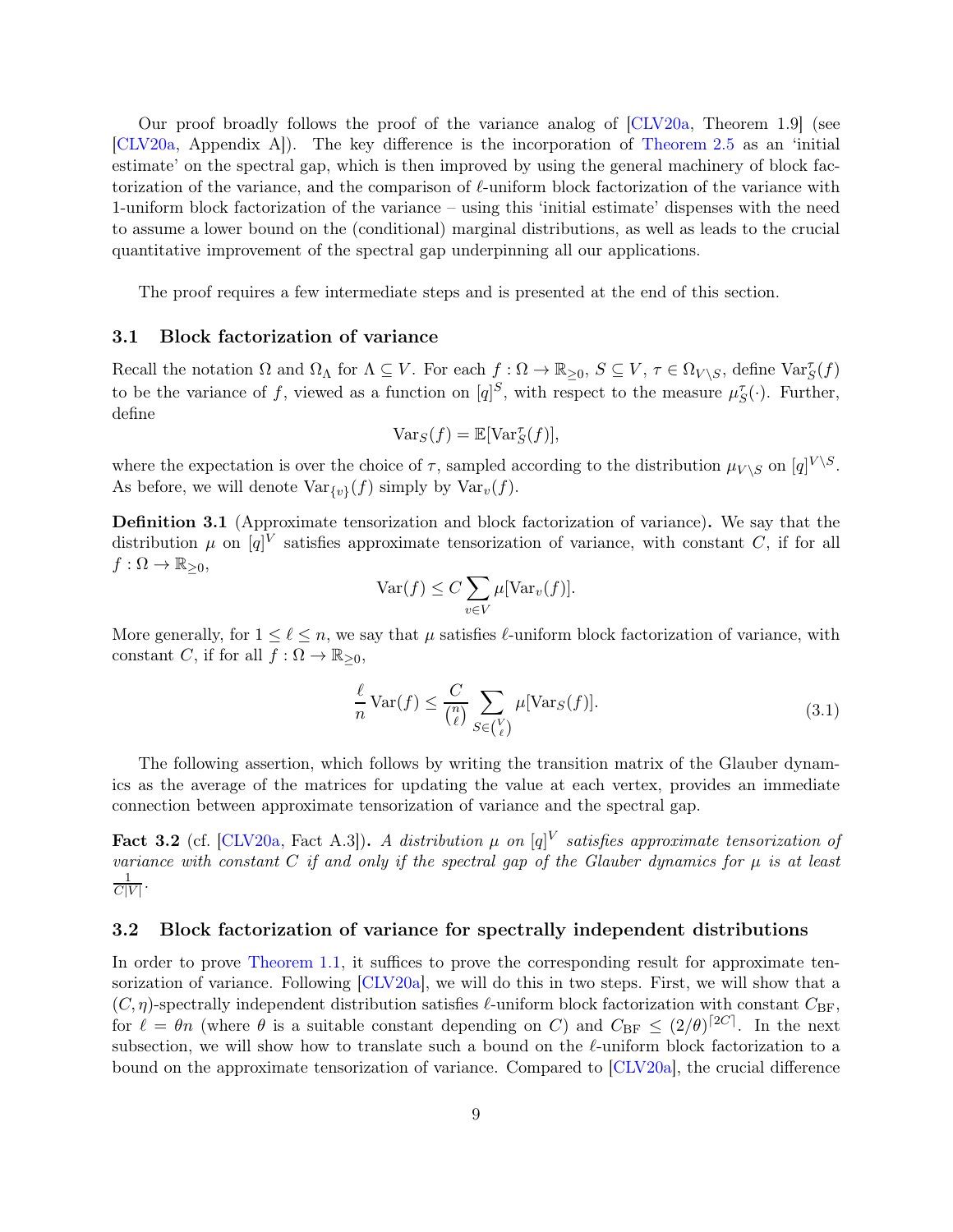in our work is that we do not require any lower bound on the marginals of various distributions, instead using the (weak) bound of [Corollary 3.4.](#page-10-0)

Before stating the main result of this subsection, we need to introduce some further notation. Given a set X with  $|X| \geq n$ , a distribution  $\mu$  over  $\binom{X}{n}$ , and an integer  $1 \leq s \leq n$ , we define the distribution  $\mu^{(s)}$  on  $\binom{X}{s}$  by

$$
\mu^{(s)}(S) = \frac{1}{\binom{n}{s}} \sum_{S' \in \binom{X}{n}, S \subseteq S'} \mu(S') \quad \text{ for all } S \in \binom{X}{s}.
$$

Let  $r \leq s \leq n$ . The  $\binom{X}{s} \times \binom{X}{r}$  matrix  $D_{s,r}$  is the transition matrix corresponding to moving from a given  $S \in \binom{X}{s}$  to a uniformly random r-subset of S. The  $\binom{X}{r} \times \binom{X}{s}$  matrix  $U_{r,s}$  is the transition matrix corresponding to moving from a given  $R \in \binom{X}{r}$  to an s-subset containing R, such that the probability of moving to any  $S \in {X \choose s}$  with  $S \supseteq R$  is proportional to  $\mu^{(s)}(S)$ . Note that  $U_{r,s} \circ D_{s,r}$ is simply the transition matrix corresponding to the  $s \leftrightarrow r$  down-up random walk. We define the  $r \leftrightarrow s$  up-down random walk to be the random walk on  $\binom{X}{r}$  corresponding to the transition matrix  $D_{s,r} \circ U_{r,s}.$ 

For a function  $f^{(s)}: \binom{X}{s} \to \mathbb{R}$ , we define  $f^{(r)}: \binom{X}{r} \to \mathbb{R}$  by

$$
f^{(r)}(R) = (U_{r,s}f^{(s)})(R) = \sum_{S \supseteq R, |S|=s} U_{r,s}(R,S)f^{(s)}(S) \quad \text{ for all } R \in \binom{X}{r}
$$

<span id="page-10-1"></span>**Proposition 3.3** (cf. [\[CLV20a,](#page-17-5) Theorem A.9]). Let X be a set with  $|X| \ge n$ . Let  $r \le s \le n$  be *integers and let*  $\mu$  *be a*  $(C, \eta)$ -spectrally independent distribution on  $\binom{X}{n}$ . Then the spectral gap of *the*  $s \leftrightarrow r$  *down-up walk and the*  $r \leftrightarrow s$  *up-down walk are bounded below by* 

$$
\kappa_{r,s} = \frac{\sum_{k=r}^{s-1} \alpha_0 \dots \alpha_{k-1}}{\sum_{k=0}^{s-1} \alpha_0 \dots \alpha_{k-1}},
$$

*where*

$$
\alpha_i = \frac{1 - \min(\eta, C/(n - i - 1))}{1 + \min(\eta, C/(n - i - 1))}.
$$

*In particular, for*  $\theta n \geq 4 \cdot [2C]$ *,*  $\mu$  *satisfies*  $[\theta n]$ *-uniform block factorization of variance with constant*

$$
C_{\lceil \theta n \rceil} \leq \left(\frac{2}{\theta}\right)^{\lceil 2C \rceil + 1}.
$$

<span id="page-10-0"></span>It is immediate from [Proposition 3.3](#page-10-1) (and also alternatively by combining [Theorem 2.5](#page-8-1) with [Fact 3.2\)](#page-9-0) that the following holds.

Corollary 3.4. *If*  $\mu$  *is*  $(C, \eta)$ *-spectrally independent for*  $C \geq 0$  *and*  $\eta \in [0, 1)$ *, then for all*  $\emptyset \neq U \subseteq$  $V, \Lambda = V \setminus U$ , every boundary condition  $\tau \in \Omega_{\Lambda}$ , and for every  $f: \Omega^{\tau}_U \to \mathbb{R}_{\geq 0}$ ,

$$
\operatorname{Var}_{U}^{\tau}(f) \le \frac{|U|^{2C}}{(1-\eta)^{1+2C}} \sum_{u \in U} \mu_{U}^{\tau}[\operatorname{Var}_{u}^{\tau}(f)].
$$

For the reader's convenience, we provide the proof of [Proposition 3.3,](#page-10-1) closely following [\[CLV20a\]](#page-17-5), in [Appendix A.](#page-13-0)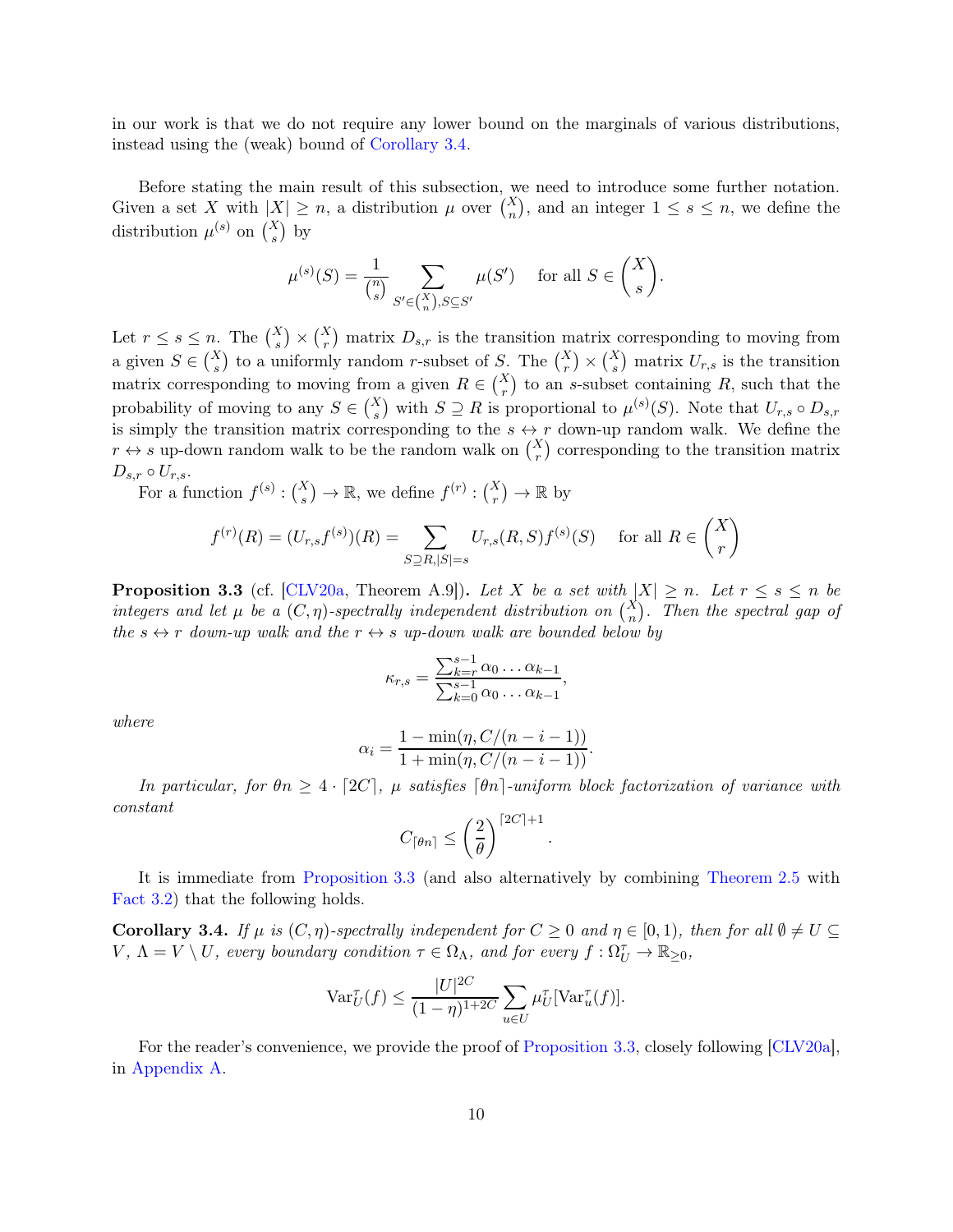#### 3.3 Proof of [Theorem 1.1](#page-4-0)

Finally, we show how to convert a bound for uniform ℓ-block factorization of variance to a bound for uniform 1-block factorization of variance, provided that the distribution is spectrally independent. As mentioned earlier, in contrast to [\[CLV20a,](#page-17-5) Lemma A.4], we do not require any lower bound on the marginals of  $\mu$ .

We need the following standard graph-theoretic input. For a subset  $S \subseteq V$ , let  $C(S)$  denote the set of connected components of the induced graph  $G[S]$ . We denote by  $S_v$  the (unique) element of  $C(S)$  containing v i.e. the connected component of  $G[S]$  containing v.

<span id="page-11-2"></span>Fact 3.5 (cf. [\[CLV20a,](#page-17-5) Lemma 4.3]). Let  $G = (V, E)$  be a graph with maximum degree  $\Delta$  and let  $v \in V$ *. Then, for every integer*  $k \geq 1$ *,* 

$$
\mathbb{P}_S[|S_v| = k] \le \frac{\ell}{|V|} \cdot (2e\Delta\theta)^{k-1},
$$

*where the probability is taken over a uniformly random subset*  $S \subseteq V$  *of size*  $\ell = [\theta|V|]$ .

<span id="page-11-1"></span>We will also need the following fact regarding the factorization of variance for product measures.

Fact 3.6 (cf. [\[MSW03,](#page-18-8) Eq. 4]). Let  $G = (V, E)$  be a graph and let  $\mu$  be a distribution on  $[q]^V$ . For  $every$  subset  $S \subseteq V$ , every boundary condition  $\tau \in \Omega_{V \setminus S}$ , and every function  $f: \Omega_S^{\tau} \to \mathbb{R}_{\geq 0}$ , we have

$$
\text{Var}_S^{\tau}(f) \le \sum_{U \in C(S)} \mu_S^{\tau}[\text{Var}_U(f)]
$$

<span id="page-11-0"></span>We can now deduce the relationship between  $\ell$ -uniform block factorization and approximate tensorization of variance.

**Proposition 3.7.** *Consider a graph*  $G = (V, E)$  *with maximum degree*  $\Delta$ *. Suppose there exist*  $C \geq 0$ *,*  $\eta \in [0,1)$  and  $C_{\ell} \geq 0$  such that the distribution  $\mu$  on  $[q]^V$  is  $(C, \eta)$ -spectrally independent and satisfies  $\ell$ -uniform block factorization of variance with constant  $C_{\ell}$ , for  $\ell = \lceil \theta |V| \rceil$  with  $0 < \theta \leq \frac{1}{4e}$ . 4e∆ *. Then,* µ *satisfies approximate tensorization of variance with constant*

$$
C_1 = C_{3.7} \cdot \frac{C_{\ell}}{(1 - \eta)^{1 + 2C}} \cdot (2C + 2)^{4C + 4},
$$

*where* C[3](#page-11-0).7 *is a universal constant.*

*Proof.* Let  $n = |V|$ . Then,

 $\text{Var}(f) \leq C_{\ell}$ . n  $\overline{\ell}$  . 1  $\binom{n}{a}$  $\binom{n}{\ell}$  $\blacktriangledown$  $S\in\binom{V}{\ell}$  $\ell$ -uniform block factorization of variance  $\leq C_{\ell}$ . n  $\overline{\ell}$  . 1  $\binom{n}{a}$  $\binom{n}{\ell}$  $\blacktriangledown$  $S\in\binom{V}{\ell}$  $\ell$  $\sum$  $U\in C(S)$  $\mu[\text{Var}_U(f)]$  by [Fact 3.6](#page-11-1)  $\leq C_{\ell}$ . n  $\overline{\ell}$  . 1  $\binom{n}{a}$  $\binom{n}{\ell}$  $\overline{\phantom{0}}$  $S\in\binom{V}{\ell}$  $\overline{\phantom{0}}$  $U\in C(S)$  $|U|^{2C}$  $(1 - \eta)^{1+2C}$  $\overline{\phantom{0}}$  $v \in U$ by [Corollary 3.4](#page-10-0)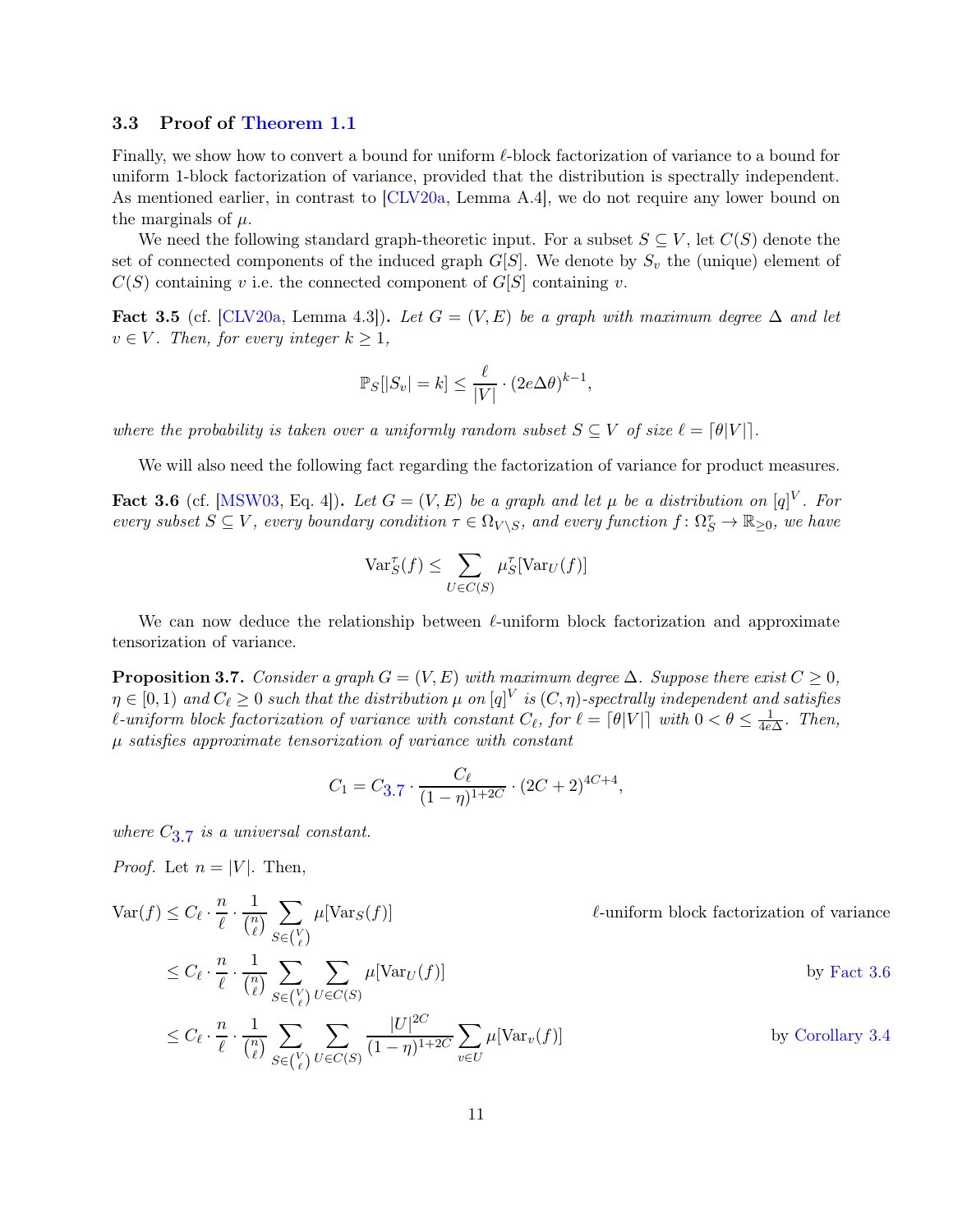$$
= \frac{C_{\ell}}{(1-\eta)^{1+2C}} \cdot \frac{n}{\ell} \cdot \sum_{v \in V} \mu[\text{Var}_{v}(f)] \sum_{k=1}^{\ell} \mathbb{P}_{S}[|S_{v}| = k] \cdot k^{2C}
$$
  

$$
\leq \frac{C_{\ell}}{(1-\eta)^{1+2C}} \sum_{v \in V} \mu[\text{Var}_{v}(f)] \sum_{k=1}^{\ell} k^{2C} (2e\Delta\theta)^{k-1}
$$
by Fact 3.5  

$$
< \frac{C_{\ell}}{\sqrt{\ell}} \sum_{k=1}^{\ell} \frac{k^{2C}}{k} \sum_{v \in V} \mu[\text{Var}_{v}(f)]
$$
using that  $\theta \leq 1/(4e\Delta)$ 

$$
\leq \frac{C_{\ell}}{(1-\eta)^{1+2C}} \sum_{k=1}^{\infty} \frac{n}{2^{k-1}} \sum_{v \in V} \mu[\text{Var}_v(f)] \qquad \text{using that } \theta \leq 1/(4e\Delta)
$$
  

$$
\leq C_{3.7} \cdot \frac{C_{\ell}}{(1-\eta)^{1+2C}} (2C+2)^{4C+4} \sum_{v \in V} \mu[\text{Var}_v(f)]. \qquad \Box
$$

*Proof of [Theorem 1.1.](#page-4-0)* This follows immediately by combining [Proposition 3.3](#page-10-1) with [Proposition 3.7](#page-11-0) and [Fact 3.2.](#page-9-0) 口

# 4 Applications

## 4.1 Proof of [Theorem 1.2](#page-5-0)

By making the implicit dependence on  $\delta$  sufficiently large, we may assume that  $\delta^{-4} = O(\log \log n)$ . We may assume that  $k \leq 2\Delta$ , since for  $k > 2\Delta$ , optimal mixing of the Glauber dynamics on any graph is already well-known [\[Jer95\]](#page-18-9). We may also assume that  $\Delta = O(\log n/\delta^2)$ , since by [\[HV06,](#page-17-8) Theorem 1.4], for

> $k \geq \max \left\{ (1+\delta)\alpha^* \Delta, 288 \ln(96n^3/\delta)/\delta^2 \right\}$ ,

the mixing time of the Glauber dynamics is  $O(n \log n/\delta)$  (in particular, by  $(1.3)$ , the spectral gap is  $\tilde{O}_{\delta}(1/n)$ ).

By [\[FGYZ21,](#page-17-2) Lemma 6.4] (see also [CGSV21]), the uniform distribution  $\mu$  on k-colorings of G is  $(C, \eta)$ -spectrally independent with

$$
C = O(\delta^{-2}), \quad \eta = 1 - k^{-O(\delta^{-2})}
$$

Substituting this into [Theorem 1.1](#page-4-0) shows that the spectral gap of the Glauber dynamics is at least

$$
\Omega\left(\frac{1}{n}\cdot \frac{1}{\Delta^{O(1/\delta^2)}k^{O(1/\delta^4)}}\right)=\Omega\left(\frac{1}{n}\cdot \frac{1}{(\log n)^{O(\delta^{-4})}}\right)=\tilde{\Omega}_{\delta}\left(\frac{1}{n}\right),
$$

where the first bound uses  $k \le 2\Delta$ ,  $\Delta = O(\log n/\delta^2)$ ,  $\delta^{-4} = O(\log \log n)$  and the second bound uses  $\delta^{-4} = O(\log \log n).$ 

#### 4.2 Proof of [Theorem 1.3](#page-5-1)

We begin by bounding the mixing time from a warm start. By making the implicit dependence on  $\delta$  sufficiently large, we may assume that  $\delta^{-2} = O(\log \log n)$ . Further, we may assume that  $\Delta = O(\log(n/\delta))$  since for  $\Delta = \Omega(\log(n/\delta))$ , [\[HV06,](#page-17-8) Theorem 4.1] already gives mixing time of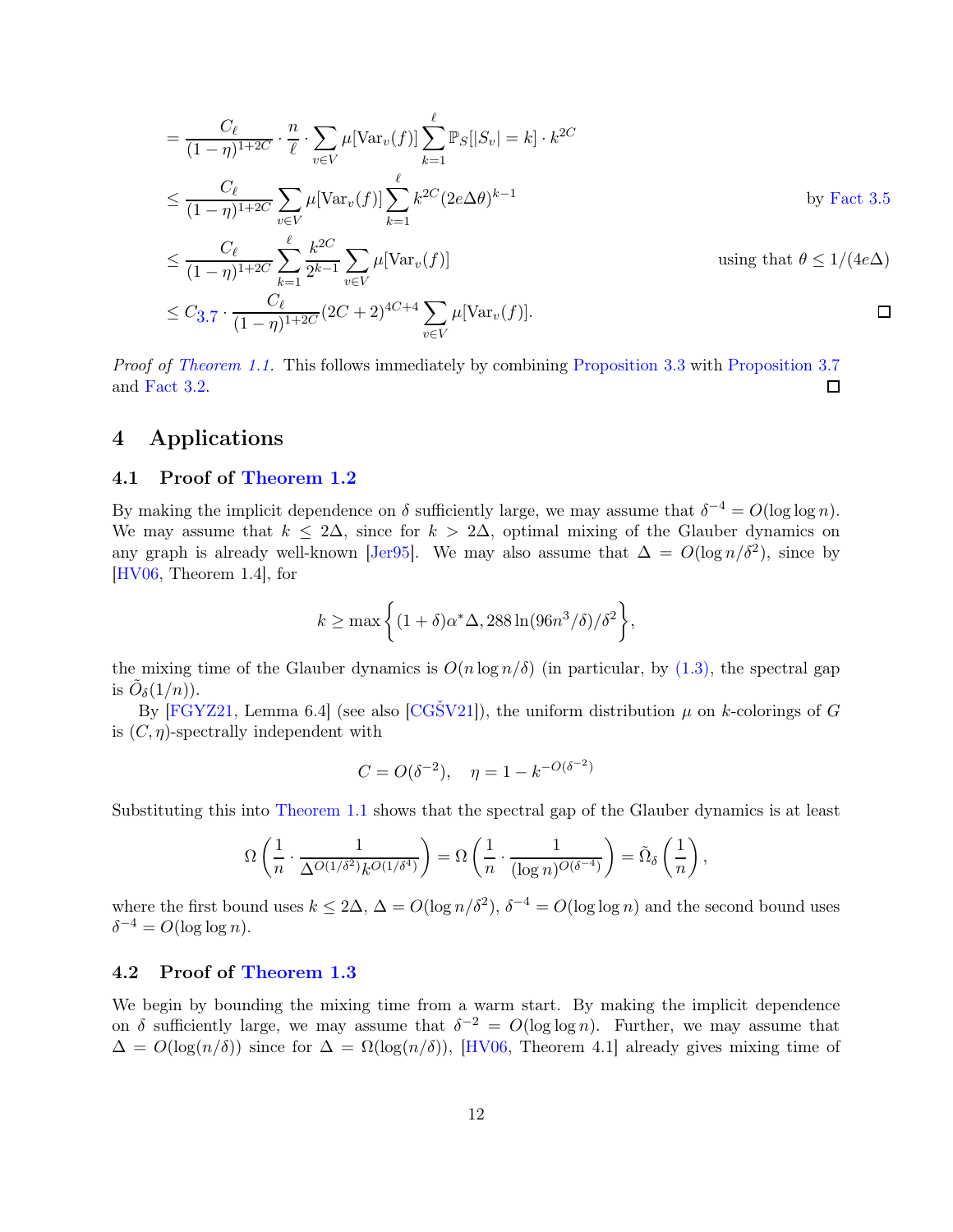$O(n \log n/\delta)$  from a warm-start. By CLV20b, Theorem 7, the Gibbs distribution is  $(C, \eta)$ -spectrally independent with

$$
C = O(\delta^{-1}), \quad \eta = \frac{\lambda}{1 + \lambda}.
$$

Substituting this into [Theorem 1.1,](#page-4-0) we see that the spectral gap is at least

$$
\Omega\left(\frac{1}{n}\cdot\frac{1}{\Delta^{O(\delta^{-1})}}\right)=\tilde{\Omega}_{\delta}\left(\frac{1}{n}\right),
$$

where the second term follows from the first using the assumptions on  $\delta$  and  $\Delta$ . Therefore, by [\(1.1\),](#page-4-2) the mixing time of the Glauber dynamics from a warm start is

$$
\tilde{O}_\delta(n),
$$

where the tilde conceals a factor of  $e^{O((\log \log n)^2)}$ .

Therefore, by the adaptive simulated annealing algorithm of [\[ŠVV09,](#page-18-7) Theorem 7.5, Corollary 7.6], there is an algorithm which, given  $\varepsilon > 0$  outputs with constant probability a  $(1 + \varepsilon)$ multiplicative approximation of the partition function in time

$$
\tilde{O}_{\delta}(n) \times n \times \text{poly}(\log n) \times \varepsilon^{-2} \log(\varepsilon^{-1}),
$$

as desired.

#### 4.3 Proof of [Theorem 1.4](#page-6-0)

By [\[CLV20a,](#page-17-5) Theorem 6.1], the monomer-dimer model with  $\lambda = 1$  over a graph with maximum degree  $\Delta \geq 2$  is  $(C, \eta)$ -spectrally independeny with  $C = 2\sqrt{1+\Delta}$  and  $\eta = \frac{\lambda}{1+\lambda} = 1/2$ . Substituting this into [Theorem 1.1](#page-4-0) shows that the spectral gap of the Glauber dynamics is at least

$$
\Omega\left(\frac{1}{|E|}\cdot \frac{1}{\Delta^{O(\sqrt{1+\Delta})}}\right),
$$

which is

$$
\Omega\left(\frac{1}{m}\cdot\frac{1}{n^{o(1)}}\right)
$$

for

$$
\Delta = o\left(\frac{(\log n)^2}{(\log \log n)^2}\right).
$$

# <span id="page-13-0"></span>A Proof of [Proposition 3.3](#page-10-1)

We will use the following notions of variance contraction, which are intimately connected with the spectral gap of the down-up walk.

**Definition A.1.** For integers  $r \leq s \leq n \leq |X|$ , we say that a distribution  $\mu$  on  $\binom{X}{n}$  satisfies order- $(r, s)$  global variance contraction with rate  $\kappa$  if for all  $f^{(s)} : \binom{X}{s} \to \mathbb{R}$ , we have

$$
Var_{\mu^{(r)}}(f^{(r)}) \le (1 - \kappa) Var_{\mu^{(s)}}(f^{(s)}).
$$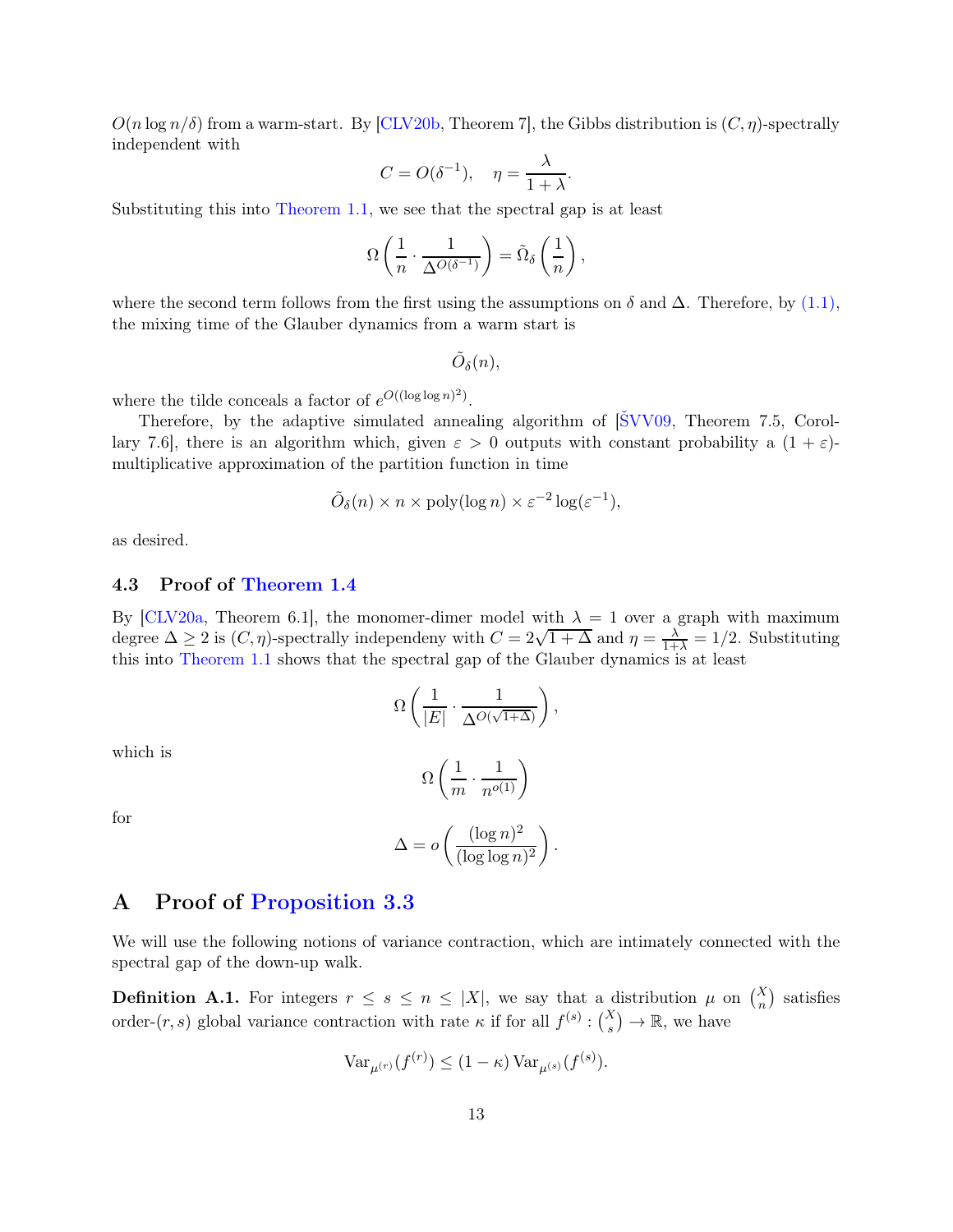The following relates global variance contraction to the spectral gap of the relevant down-up and up-down walks.

Fact A.2 (cf.  $[CLV20a, Fact A.6]$ ).  $\mu$  *satisfies order-* $(r, s)$  *global variance contraction with rate*  $\kappa$  *if and only if the spectral gap of*  $s \leftrightarrow r$  *down-up walk and the*  $r \leftrightarrow s$  *up-down walk are at least*  $\kappa$ *.* 

To bound the rate of global variance contraction, we will introduce the notions of local variance contraction and local spectral expansion, the latter of which is controlled by spectral independence. As before, for a distribution  $\mu$  on  $\binom{X}{n}$  and  $\tau \in \text{supp}(\mu^{(k)})$ , we denote by  $\mu_{\tau}$  the distribution on the  $(n - k)$ -subsets  $S \subseteq X$  which are disjoint from  $\tau$  such that for any such subset S. the probability  $\mu_{\tau}(S)$  is proportional to  $\mu(\tau \cup S)$ .

**Definition A.3** (Local variance contraction). For  $n \leq |X|$ , we say that a distribution  $\mu$  on  $\binom{X}{n}$ satisfies  $(\alpha_0, \ldots, \alpha_{n-2})$ -local variance contraction if the following holds. For every  $k \leq n-2$  and for every  $\tau \in \text{supp}(\mu^{(k)})$ ,  $\mu_{\tau}$  satisfies order-(1,2) global variance contraction with rate  $\alpha_k/(1+\alpha_k)$ , i.e.

$$
\text{Var}_{(\mu_{\tau})^{(1)}}(f^{(1)}) \le \frac{1}{(1+\alpha_k)} \text{Var}_{(\mu_{\tau})^{(2)}}(f^{(2)}).
$$

**Definition A.4** (Local spectral expansion). For  $n \leq |X|$ , we say that a distribution  $\mu$  on  $\binom{X}{n}$ satisfies  $(\zeta_0, \ldots, \zeta_{n-2})$ -local spectral expansion if the following holds. For every  $k \leq n-2$  and for every  $\tau \in \text{supp}(\mu^{(k)})$ , the second largest eigenvalue of the non-lazy chain on  $X \setminus \tau$  induced by the up-down walk on  $\mu_{\tau}^{(1)}$  is at most  $\zeta_k$ .

<span id="page-14-0"></span>Spectral independence implies local spectral expansion.

Fact A.5 (cf.  $[CG\text{\r{S}}V21, Theorem 8]$ ). For  $n \leq |X|$ , let  $\mu$  be a  $(C, \eta)$ -spectrally independent distri*bution on*  $\binom{X}{n}$ . Then  $\mu$  *satisfies*  $(\zeta_0, \ldots, \zeta_{n-2})$ *-local spectral expansion with* 

$$
\zeta_i = \min\left(\eta, \frac{C}{n-i-1}\right).
$$

<span id="page-14-1"></span>Moreover, local variance contraction is equivalent to local spectral expansion, and thus (by [Fact A.5\)](#page-14-0), can be deduced from spectral independence.

**Fact A.6** (cf. [\[CLV20a,](#page-17-5) Fact A.8]). *For*  $n \leq |X|$ , a distribution  $\mu$  on  $\binom{X}{n}$  satisfies  $(\alpha_0, \ldots, \alpha_{n-2})$ *local variance contraction if and only if*  $\mu$  *satisfies* ( $\zeta_0, \ldots, \zeta_{n-2}$ )*-local spectral expansion with*  $\zeta_k =$  $\frac{1-\alpha_k}{1+\alpha_k}$ .

We are now in a position to prove [Proposition 3.3.](#page-10-1)

*Proof of [Proposition 3.3.](#page-10-1)* Consider X with  $|X| \leq n$  and fix integers  $r \leq s \leq n$ . Suppose  $\mu$  is a  $(C, \eta)$ -spectrally independent distribution on  $\binom{X}{n}$ . By combining [Fact A.6](#page-14-1) and [Fact A.5,](#page-14-0) we have that  $\mu$  satisfies  $(\alpha_0, \ldots, \alpha_{n-2})$ -local variance contraction with

$$
\alpha_i = \frac{1 - \min(\eta, C/(n - i - 1))}{1 + \min(\eta, C/(n - i - 1))}.
$$

We show order- $(r, s)$  global variance contraction with constant  $\kappa_{r,s}$  as in the statement of the proposition. Let  $(X_1, \ldots, X_n) \in X^n$  be distributed as a uniformly random permutation of an element in  $\binom{X}{n}$  sampled according to  $\mu$ . Note that for any  $k \leq n$  and for any  $K \in \binom{X}{k}$ ,

$$
\mathbb{P}[\{X_1, \ldots, X_k\} = K] = \mu^{(k)}(K).
$$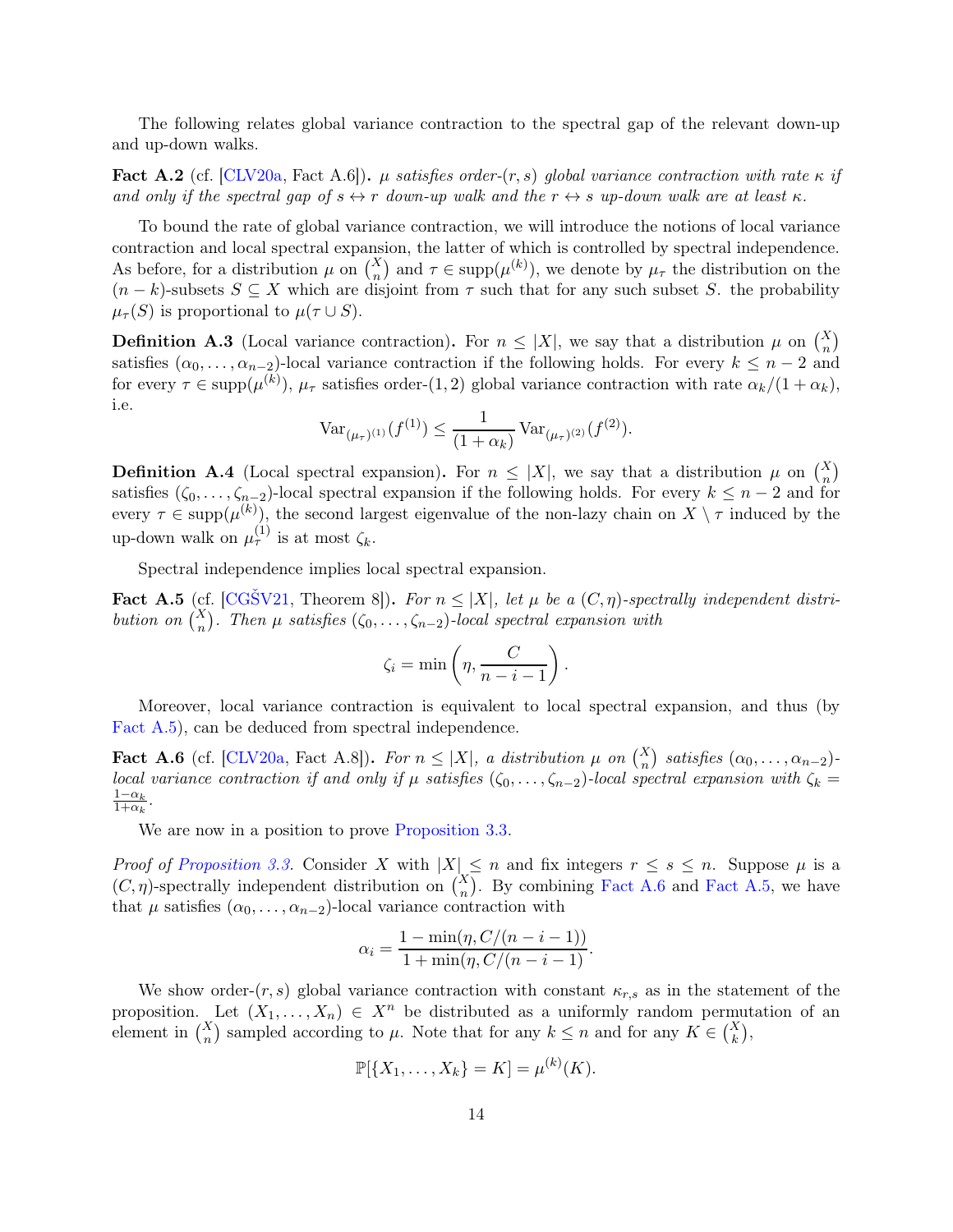Let  $f^{(s)}: \binom{X}{s} \to \mathbb{R}$ . Then, we can decompose  $\text{Var}_{\mu^{(s)}}(f^{(s)})$  as

$$
\begin{aligned} &\text{Var}_{\mu^{(s)}}(f^{(s)})\\ &= \mathbb{E}[f^{(s)}(X_1,\ldots,X_s)^2] - \mathbb{E}[f^{(s)}(X_1,\ldots,X_s)]^2\\ &= \sum_{j=1}^s \mathbb{E}\left[\mathbb{E}[f^{(s)}(X_1,\ldots,X_s)|X_1,\ldots,X_j]^2 - \mathbb{E}[f^{(s)}(X_1,\ldots,X_s)|X_1,\ldots,X_{j-1}]^2\right] \\ &= \sum_{j=1}^s \Delta_j, \end{aligned}
$$

where

$$
\Delta_j = \mathbb{E}\left[\mathbb{E}[f^{(s)}(X_1,\ldots,X_s)|X_1,\ldots,X_j]^2 - \mathbb{E}[f^{(s)}(X_1,\ldots,X_s)|X_1,\ldots,X_{j-1}]^2\right].
$$

Similarly, for  $r\leq s,$  we have

$$
\text{Var}_{\mu^{(r)}}(f^{(s)}) = \sum_{j=1}^{r} \Delta_j.
$$

Consider the random subset  $\tau = \{X_1, \ldots, X_{j-2}\}\$  and denote by  $f_{\tau}^{(r)}$  the random function induced by  $f^{(s)}$  on subsets of size r of  $X \setminus \tau$ . Concretely, for any subset  $R \subseteq X \setminus \tau$  with  $|R| = r$ , we have

$$
f_{\tau}^{(r)}(R) = f^{(r+j-2)}(R \cup \tau).
$$

Then,

$$
\mathbb{E}\left[\mathbb{E}[f^{(s)}(X_1,\ldots,X_s)|X_1,\ldots,X_j]^2 - \mathbb{E}[f^{(s)}(X_1,\ldots,X_s)|X_1,\ldots,X_{j-2}]^2 \mid X_1,\ldots,X_{j-2}\right]
$$
  
=  $\mathbb{E}\left[\text{Var}_{\mu^{(2)}_r}(f^{(2)}_r)\right],$ 

and

$$
\mathbb{E}\left[\mathbb{E}[f^{(s)}(X_1,\ldots,X_s)|X_1,\ldots,X_{j-1}]^2 - \mathbb{E}[f^{(s)}(X_1,\ldots,X_s)|X_1,\ldots,X_{j-2}]^2 \mid X_1,\ldots,X_{j-2}\right]
$$
  
=  $\mathbb{E}\left[\text{Var}_{\mu_r^{(1)}}(f_r^{(1)})\right].$ 

For brevity of notation, let

$$
A_j = \mathbb{E}[f^{(s)}(X_1, \dots, X_s)|X_1, \dots, X_j]^2.
$$

By the assumption of local variance contraction, we have for every realisation of  $\tau$  that

$$
\textup{\text{Var}}_{\mu^{(1)}_\tau}(f^{(1)}_\tau)\leq \frac{1}{(1+\alpha_{j-2})}\, \textup{\text{Var}}_{\mu^{(2)}_\tau}(f^{(2)}_\tau).
$$

Therefore, from the above identities, we have that

$$
(1+\alpha_{j-2})\mathbb{E}[A_{j-1}-A_{j-2}|X_1,\ldots,X_{j-2}]\leq \mathbb{E}[A_j-A_{j-2}|X_1,\ldots,X_{j-2}].
$$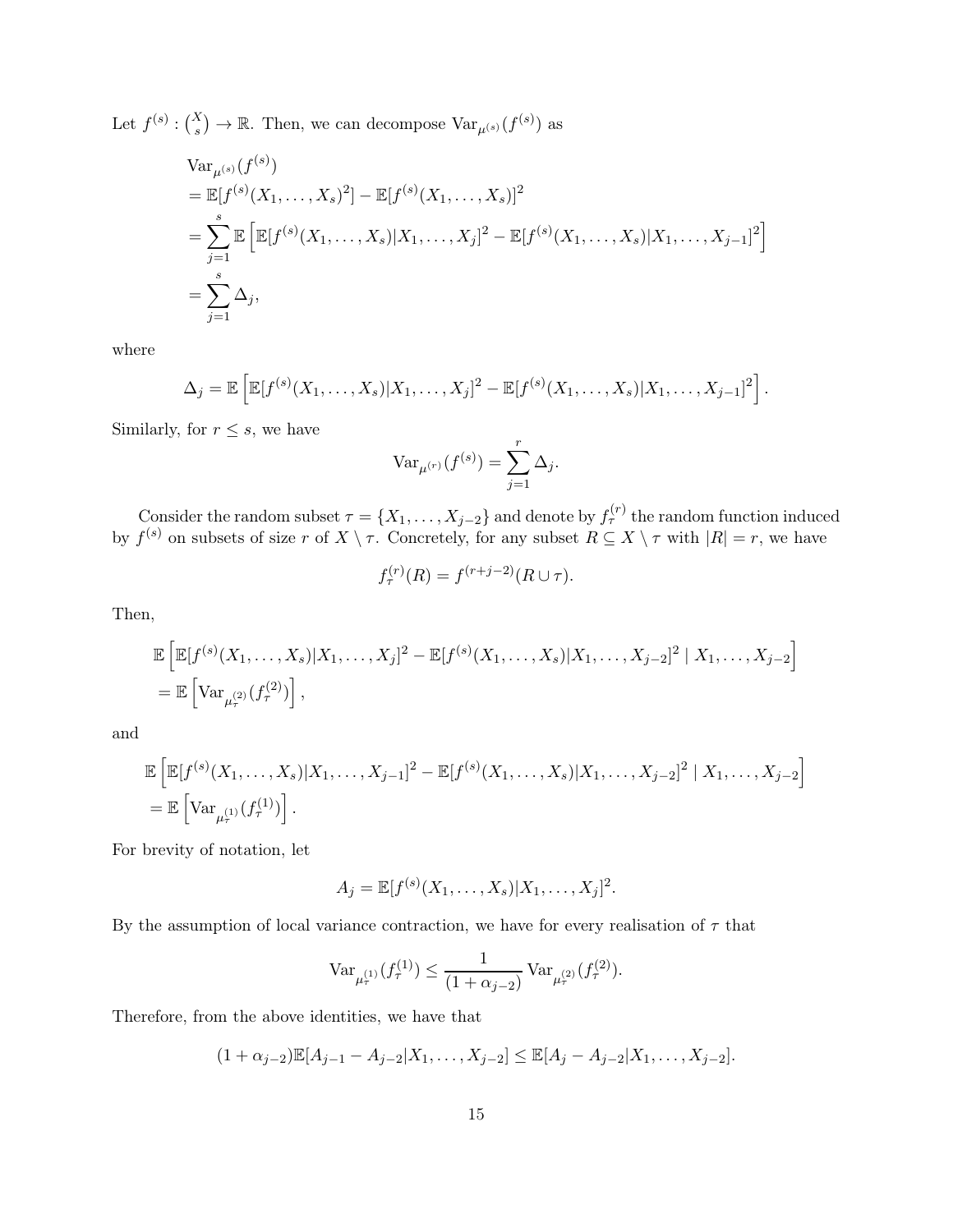Taking the expectation over  $X_1, \ldots, X_{j-2}$ , we can conclude that

$$
\Delta_j \ge \alpha_{j-2}\Delta_{j-1},
$$

i.e. for all  $2 \leq j \leq s$ ,

$$
\text{Var}_{\mu^{(j)}}(f^{(s)}) \ge (1 + \alpha_{j-2}) \text{Var}_{\mu^{(j-1)}}(f^{(s)}) - \alpha_{j-2} \text{Var}_{\mu^{(j-2)}}(f^{(s)}).
$$

Using this inductively (cf. [\[CLV20a,](#page-17-5) Proof of Theorem 5.4]), we obtain that

$$
\frac{\text{Var}_{\mu^{(s)}}(f^{(s)})}{\text{Var}_{\mu^{(r)}}(f^{(s)})} \ge \frac{\sum_{j=1}^s \prod_{i=0}^{j-2} \alpha_i}{\sum_{j=1}^r \prod_{i=0}^{j-2} \alpha_i}.
$$

Thus, by definition, we have order- $(r, s)$  global variance contraction with rate

$$
\kappa_{r,s} = \frac{\sum_{j=r+1}^{s} \prod_{i=0}^{j-2} \alpha_i}{\sum_{j=1}^{s} \prod_{i=0}^{j-2} \alpha_i}.
$$

Let  $f: \binom{X}{n} \to \mathbb{R}$ . Using the identity

$$
\text{Var}_{\mu}(f) - \text{Var}_{\mu^{(n-\ell)}}(f^{(n-\ell)}) = \frac{1}{\binom{n}{\ell}} \sum_{S \in \binom{X}{\ell}} \mu[\text{Var}_S(f)],
$$

it follows from above that  $\mu$  has  $\ell$ -uniform block factorization of variance with constant at most

$$
\frac{\ell}{n} \cdot \frac{1}{\kappa_{n-\ell,n}}.
$$

Since  $\alpha_k \geq \max\left(1 - \frac{\lceil 2C \rceil}{n-k} \right)$  $\frac{[2C]}{n-k-1}$ , 0) and since  $\kappa_{n-\ell,n}$  is monotone increasing in each  $\alpha_k$ , it follows that for  $\ell = \lceil \theta n \rceil$  with  $\theta n \geq 4 \cdot \lceil 2C \rceil$ , we have

$$
\kappa_{n-\ell,n} = \frac{\sum_{k=n-\ell+1}^{n} \alpha_0 \dots \alpha_{k-2}}{\sum_{k=1}^{n} \alpha_0 \dots \alpha_{k-2}} \ge \frac{\sum_{k=n-\ell+1}^{n} (n-k) \dots (n-k+1-[2C])}{\sum_{k=1}^{n} (n-k) \dots (n-k+1-[2C])}
$$
  

$$
\ge \frac{(\theta n/2) \cdot (\theta n/2 - 1) \dots (\theta n/2-[2C])}{n \cdot (n-1) \dots (n-[2C])}
$$
  

$$
\ge \frac{\theta}{2} \cdot (\theta/2)^{[2C]},
$$

which gives the desired assertion.

## References

- <span id="page-16-0"></span>[AF02] David Aldous and Jim Fill. Reversible Markov chains and random walks on graphs, 2002.
- <span id="page-16-1"></span>[AL20] Vedat Levi Alev and Lap Chi Lau. Improved analysis of higher order random walks and applications. In *Proceedings of the 52nd Annual ACM SIGACT Symposium on Theory of Computing*, pages 1198–1211, 2020.

 $\Box$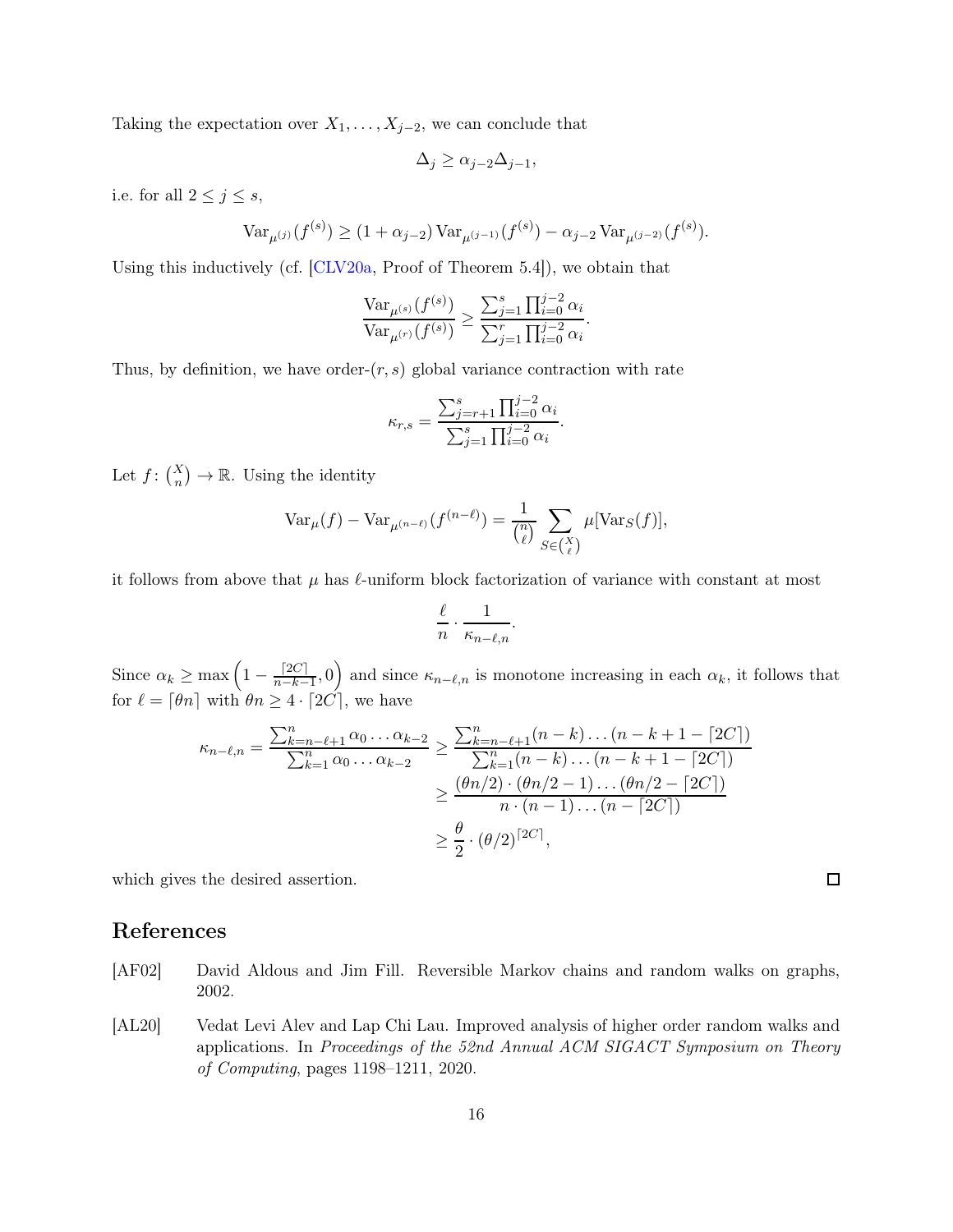- <span id="page-17-0"></span>[ALOG20] Nima Anari, Kuikui Liu, and Shayan Oveis Gharan. Spectral independence in highdimensional expanders and applications to the hardcore model. In *Proceedings of the 61st IEEE Annual Symposium on Foundations of Computer Science*. IEEE Computer Society, November 2020.
- <span id="page-17-6"></span>[BCC+21] Antonio Blanca, Pietro Caputo, Zongchen Chen, Daniel Parisi, Daniel Štefankovič, and Eric Vigoda. On mixing of Markov chains: Coupling, spectral independence, and entropy factorization. *arXiv preprint arXiv:2103.07459*, 2021.
- <span id="page-17-3"></span>[CGŠV21] Zongchen Chen, Andreas Galanis, Daniel Štefankovič, and Eric Vigoda. Rapid mixing for colorings via spectral independence. In *Proceedings of the 2021 ACM-SIAM Symposium on Discrete Algorithms (SODA)*, pages 1548–1557. SIAM, 2021.
- <span id="page-17-5"></span>[CLV20a] Zongchen Chen, Kuikui Liu, and Eric Vigoda. Optimal mixing of Glauber dynamics: Entropy factorization via high-dimensional expansion. *arXiv preprint arXiv:2011.02075*, 2020.
- <span id="page-17-4"></span>[CLV20b] Zongchen Chen, Kuikui Liu, and Eric Vigoda. Rapid mixing of Glauber dynamics up to uniqueness via contraction. *arXiv preprint arXiv:2004.09083*, 2020.
- <span id="page-17-11"></span>[DFHV04] Martin Dyer, Alan Frieze, Thomas P Hayes, and Eric Vigoda. Randomly coloring constant degree graphs. In *45th Annual IEEE Symposium on Foundations of Computer Science*, pages 582–589. IEEE, 2004.
- <span id="page-17-1"></span>[DK17] Irit Dinur and Tali Kaufman. High dimensional expanders imply agreement expanders. In *2017 IEEE 58th Annual Symposium on Foundations of Computer Science (FOCS)*, pages 974–985. IEEE, 2017.
- <span id="page-17-12"></span>[EHS+19] Charilaos Efthymiou, Thomas P Hayes, Daniel Stefankovic, Eric Vigoda, and Yitong Yin. Convergence of MCMC and loopy BP in the tree uniqueness region for the hardcore model. *SIAM Journal on Computing*, 48(2):581–643, 2019.
- <span id="page-17-2"></span>[FGYZ21] Weiming Feng, Heng Guo, Yitong Yin, and Chihao Zhang. Rapid mixing from spectral independence beyond the Boolean domain. In *Proceedings of the 2021 ACM-SIAM Symposium on Discrete Algorithms (SODA)*, pages 1558–1577. SIAM, 2021.
- <span id="page-17-10"></span>[Hay13] Thomas P Hayes. Local uniformity properties for Glauber dynamics on graph colorings. *Random Structures & Algorithms*, 43(2):139–180, 2013.
- <span id="page-17-7"></span>[HS05] Thomas P Hayes and Alistair Sinclair. A general lower bound for mixing of single-site dynamics on graphs. In *46th Annual IEEE Symposium on Foundations of Computer Science (FOCS'05)*, pages 511–520. IEEE, 2005.
- <span id="page-17-9"></span>[HV03] Thomas P Hayes and Eric Vigoda. A non-Markovian coupling for randomly sampling colorings. In *44th Annual IEEE Symposium on Foundations of Computer Science, 2003. Proceedings.*, pages 618–627. IEEE, 2003.
- <span id="page-17-8"></span>[HV06] Thomas Hayes and Eric Vigoda. Coupling with the stationary distribution and improved sampling for colorings and independent sets. *The Annals of Applied Probability*, 16, 11 2006.